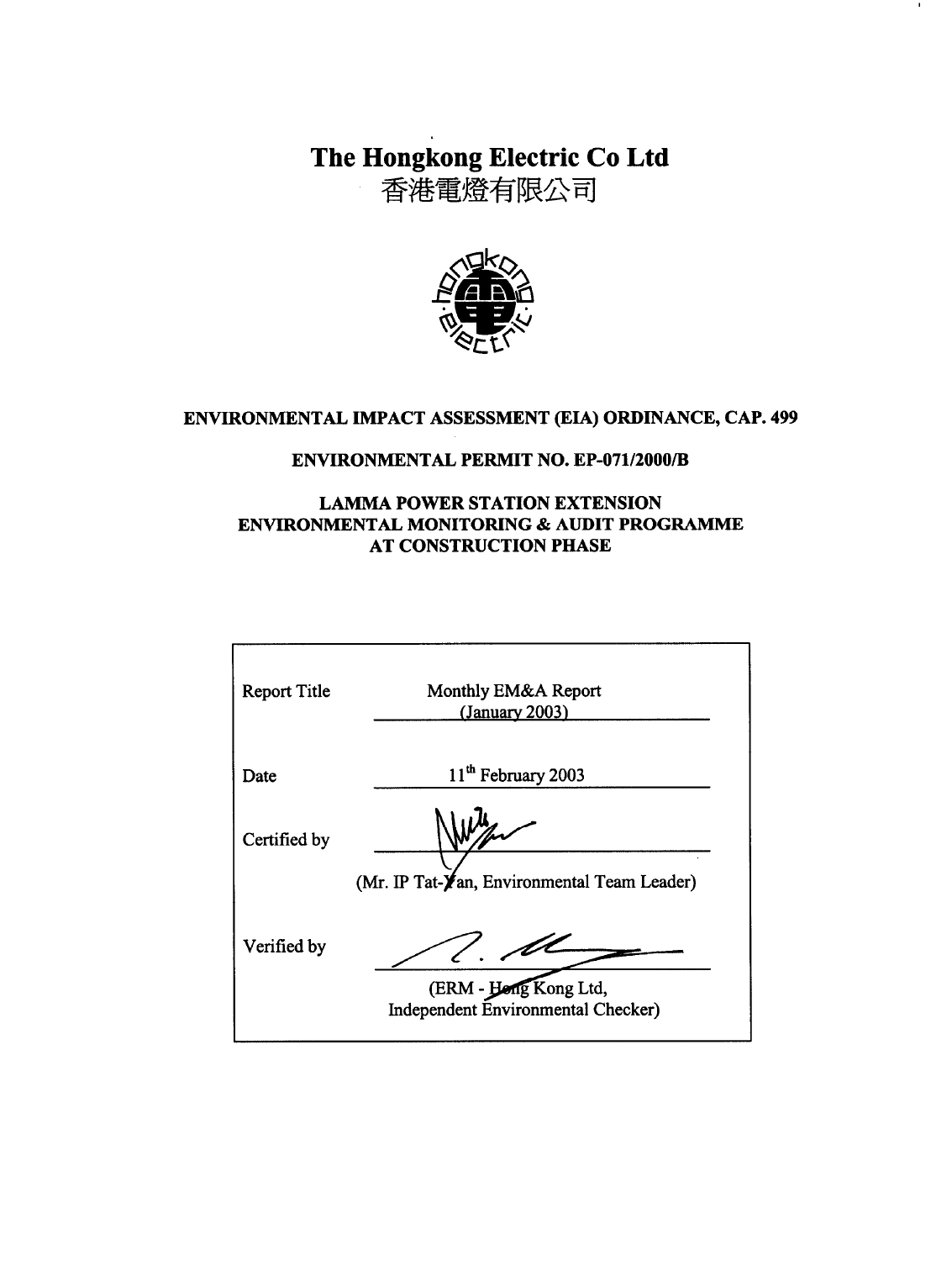## **TABLE OF CONTENT**

## **EXECUTIVE SUMMARY**

| 1.                                            |                                                                                                                                                                                                                                                                                                                                                                                                  |                                                         |
|-----------------------------------------------|--------------------------------------------------------------------------------------------------------------------------------------------------------------------------------------------------------------------------------------------------------------------------------------------------------------------------------------------------------------------------------------------------|---------------------------------------------------------|
| 1.1<br>1.2<br>1.3<br>1.4                      | Background<br>Project Organisation<br>Construction Works undertaken during the Reporting Month<br>Summary of EM&A Requirements                                                                                                                                                                                                                                                                   | 1<br>$\mathbf{1}$<br>$\boldsymbol{2}$<br>$\overline{3}$ |
| 2.                                            |                                                                                                                                                                                                                                                                                                                                                                                                  | $\boldsymbol{.8}$                                       |
| 2.1<br>2.2<br>2.3<br>2.4<br>2.5<br>2.6        | <b>Monitoring Requirements</b><br><b>Monitoring Locations</b><br><b>Monitoring Equipment</b><br>Monitoring Parameters, Frequency and Duration<br>Monitoring Procedures and Calibration Details<br><b>Results and Observations</b>                                                                                                                                                                | $8\phantom{1}$<br>$\, 8$<br>$8\,$<br>9<br>9<br>10       |
| 3.                                            |                                                                                                                                                                                                                                                                                                                                                                                                  | .13                                                     |
| 3.1<br>3.2<br>3.3<br>3.4<br>3.5<br>3.6        | <b>Monitoring Requirements</b><br><b>Monitoring Locations</b><br><b>Monitoring Equipment</b><br>Monitoring Parameters, Frequency and Duration<br>Monitoring Procedures and Calibration Details<br><b>Results and Observations</b>                                                                                                                                                                | 13<br>13<br>13<br>14<br>14<br>15                        |
| $\overline{4}$ .                              |                                                                                                                                                                                                                                                                                                                                                                                                  | .17                                                     |
| 4.1<br>4.2<br>4.3<br>4.4<br>4.5<br>4.6<br>4.7 | Review of Environmental Monitoring Procedures<br><b>Assessment of Environmental Monitoring Results</b><br><b>Site Environmental Audit</b><br><b>Status of Environmental Licensing and Permitting</b><br><b>Implementation Status of Environmental Mitigation Measures</b><br>Implementation Status of Event/Action Plans<br>Implementation Status of Environmental Complaint Handling Procedures | 17<br>17<br>18<br>18<br>19<br>20<br>20                  |
| 5.                                            |                                                                                                                                                                                                                                                                                                                                                                                                  | .21                                                     |
| 5.1<br>5.2<br>5.3<br>5.4                      | <b>Status of Natural Gas supply</b><br>Key Issues for the Coming Month<br>Monitoring Schedules for the Next 3 Months<br>Construction Program for the Next 3 Months                                                                                                                                                                                                                               | 21<br>21<br>22<br>22                                    |
| 6.                                            |                                                                                                                                                                                                                                                                                                                                                                                                  | 23                                                      |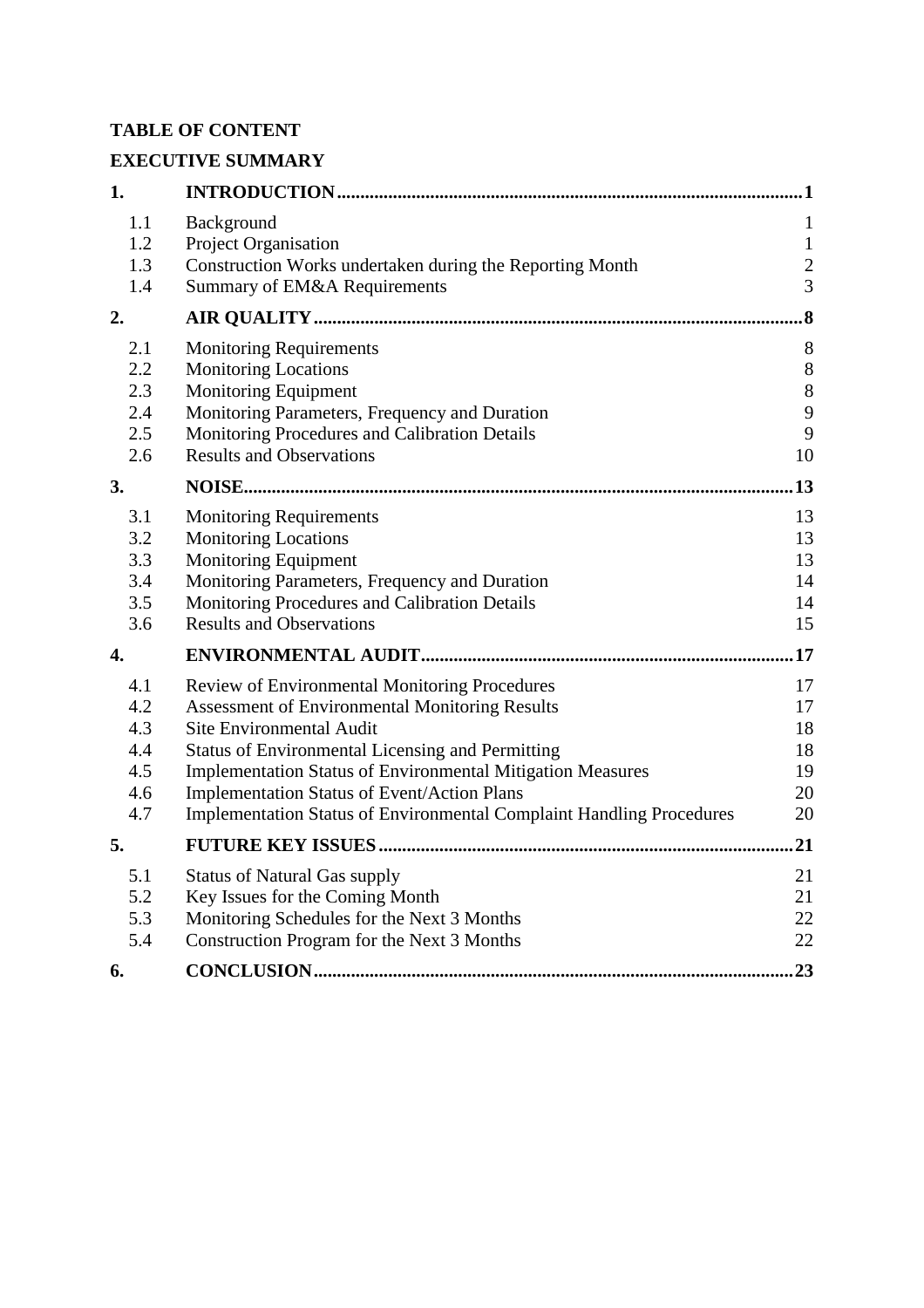#### **LIST OF TABLES**

- Table 1.1 Construction Activities and Their Corresponding Environmental Mitigation **Measures**
- Table 2.1 Air Quality Monitoring Locations
- Table 2.2 Air Quality Monitoring Equipment
- Table 2.3 Air Quality Monitoring Parameter, Duration and Frequency
- Table 3.1 Noise Monitoring Locations
- Table 3.2 Noise Monitoring Equipment
- Table 3.3 Noise Monitoring Duration and Parameter
- Table 4.1 Summary of AL Level Exceedances on Monitoring Parameters
- Table 4.2 Estimated Amounts of Waste Generated in January 2003
- Table 4.3 Summary of Environmental Licensing and Permit Status
- Table 4.4 Environmental Complaints / Enquiries Received in January 2003
- Table 4.5 Outstanding Environmental Complaints / Enquiries Received Before

#### **LIST OF FIGURES**

- Figure 1.1 Layout of Work Site
- Figure 1.2 Cable Route of Transmission System
- Figure 1.3 Location of Dumping Area (from  $12<sup>th</sup>$  June 2002)
- Figure 2.1 Location of Air Quality Monitoring Stations
- Figure 3.1 Location of Noise Monitoring Stations

#### **APPENDICES**

- Appendix A Organization Chart
- Appendix B Action and Limit Levels for Air Quality and Noise
- Appendix C Environmental Monitoring Schedule
- Appendix D Air Quality Monitoring Results for January 2003
- Appendix E Noise Monitoring Results for January 2003
- Appendix F The QA/QC Procedures and Results
- Appendix G Event/Action Plans
- Appendix H Site Audit Summary
- Appendix I Summary of EMIS
- Appendix J Tentative Construction Programme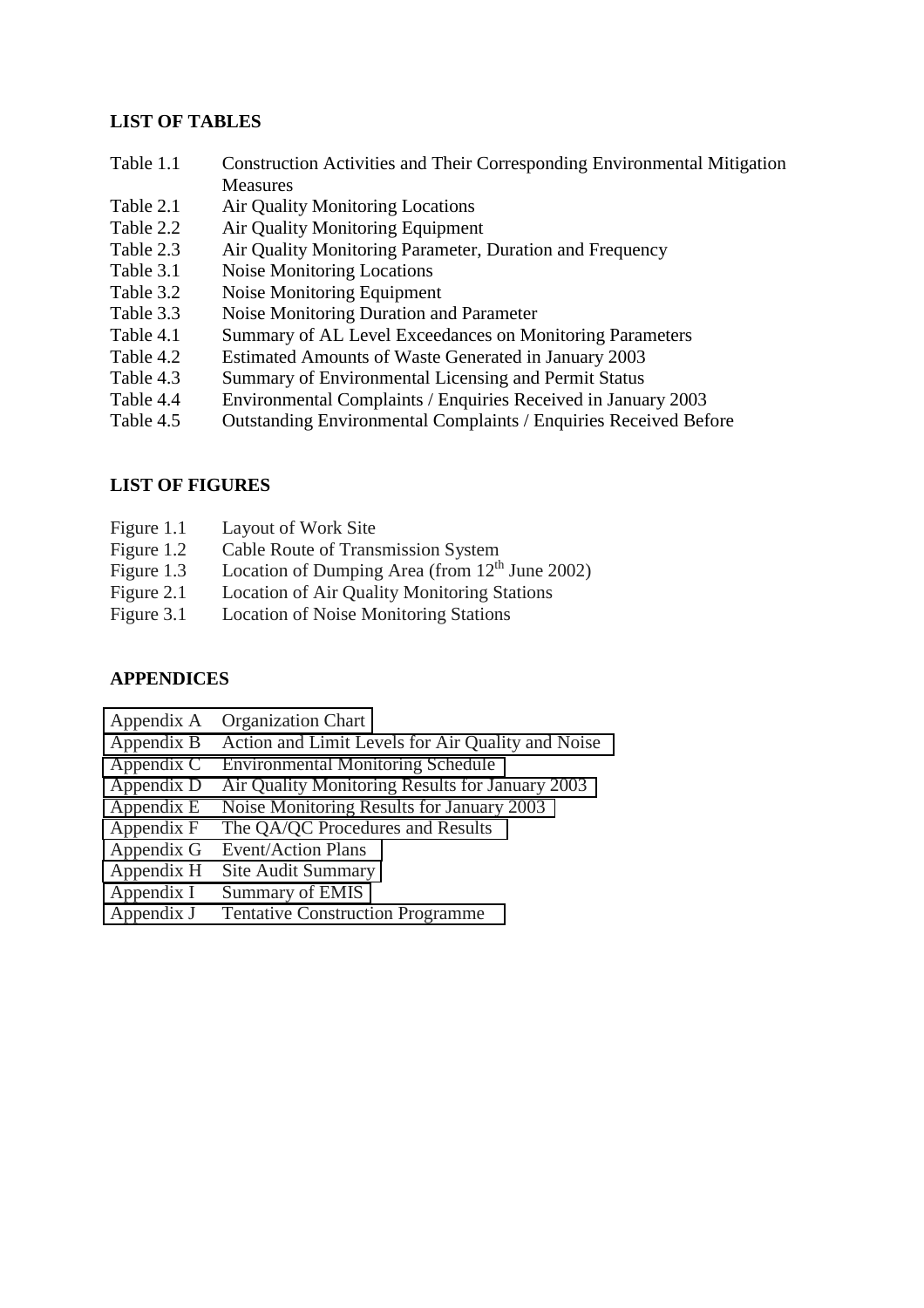### **EXECUTIVE SUMMARY**

This is the twenty-second monthly Environmental Monitoring and Audit (EM&A) report for the Project "Construction of Lamma Power Station Extension" prepared by the Environmental Team (ET). This report presents the results of impact monitoring on air quality and noise for the said project in January 2003.

After successful completion of post-project monitoring in September 2002, no further marine water quality monitoring for the reclamation works would be required. Besides, as there were no activities for the laying of the gas pipeline in the reporting month, no water quality impact monitoring at the relevant stations was carried out.

Air and noise monitoring were performed. The results were checked against the established Action/Limit (AL) levels. An on-site audit was conducted once per week. The implementation status of the environmental mitigation measures, Event/Action Plan and environmental complaint handling procedures were also checked.

#### **Construction Activities Undertaken**

Construction activities for Lamma Extension during the reporting month are tabulated as follows:

| Item                  | <b>Construction Activities</b>                                                                                                           |
|-----------------------|------------------------------------------------------------------------------------------------------------------------------------------|
| <b>Site Formation</b> | Rockfilling, seawall construction, sandfill compaction, piling of<br>foundation for link bridges and C.W. intake & outfall construction. |
| Unit L9               | Bored pipe construction for piling foundation.                                                                                           |
|                       | Transmission System   No construction activities.                                                                                        |

#### **Environmental Monitoring Works**

One (1) 24 hour TSP sample collected at AM3 on  $30<sup>th</sup>$  January 2003 was void owing to the breakdown of TSP sampler. Other than this, all monitoring work at designated stations was performed satisfactorily.

#### *Air Quality*

No exceedance of Action and Limit levels for air quality was recorded in the month.

*Noise* 

The hoarding works for the construction of transmission system were completed on 11 May 2002. The civil works would tentatively commence in early 2004. As there was no construction work in this reporting month, manual noise measurements for the construction of transmission system was suspended.

Construction work for Lamma Extension was carried out during the restricted hours including evening-time, holidays and night-time under valid Construction Noise Permits. No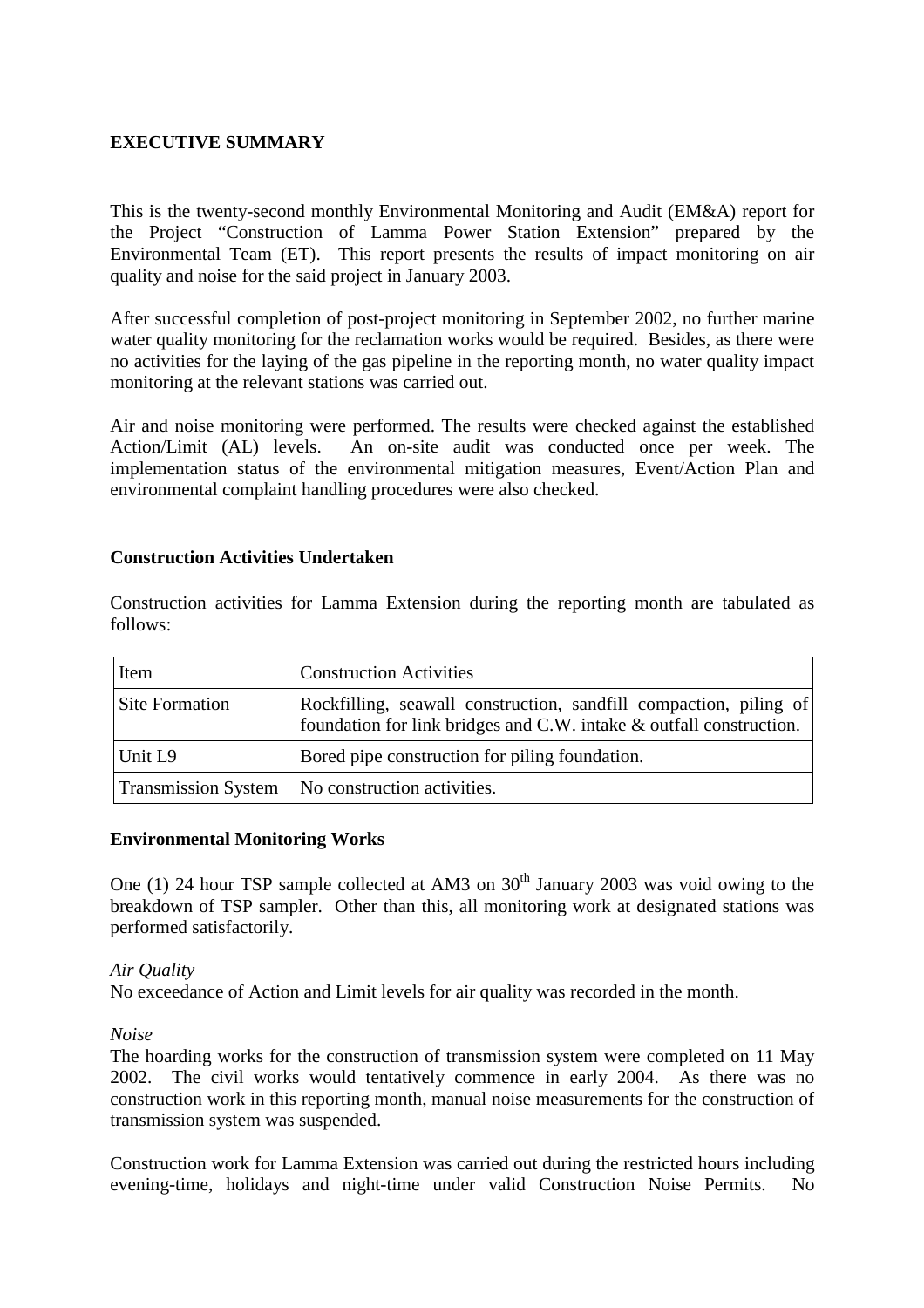exceedance of Action and Limit levels for noise arising from the construction of Lamma Extension was recorded in the month.

#### **Site Environmental Audit**

Site audits were carried out on a weekly basis to monitor environmental issues on the construction site. The site conditions were generally satisfactory. All required mitigation measures were implemented.

As the commencement of construction works of Transmission System had been deferred to early 2004, the weekly inspection for the site was suspended in the reporting month.

| <b>Description</b>             | Permit No.        | <b>Valid Period</b> |                | <b>Issued To</b> | Date of         |
|--------------------------------|-------------------|---------------------|----------------|------------------|-----------------|
|                                |                   | <b>From</b>         | T <sub>0</sub> |                  | <b>Issuance</b> |
| Varied Environmental<br>Permit | EP-071/2000/B     | 13/07/01            |                | <b>HEC</b>       | 13/07/01        |
| <b>Construction Noise</b>      | GW-UW0191-02      | 22/07/02            | 14/01/03       | Contractor       | 22/07/02        |
| Permit                         |                   |                     |                |                  |                 |
| <b>Construction Noise</b>      | GW-UW0262-02      | 10/09/02            | 09/03/03       | Contractor       | 10/09/02        |
| Permit                         |                   |                     |                |                  |                 |
| <b>Construction Noise</b>      | PP-UW0030-02      | 15/11/02            | 14/05/03       | Contractor       | 09/10/02        |
| Permit                         |                   |                     |                |                  |                 |
| <b>Construction Noise</b>      | GW-UW0374-02      | 01/12/02            | 31/05/03       | Contractor       | 28/11/02        |
| Permit                         |                   |                     |                |                  |                 |
| <b>Construction Noise</b>      | GW-UW0409-02      | 15/01/03            | 14/07/03       | Contractor       | 06/01/03        |
| Permit                         |                   |                     |                |                  |                 |
| Registration of                | WPN5213-912-      | 01/06/02            |                | Contractor       | 03/06/02        |
| <b>Chemical Waste</b>          | G1050-01          |                     |                |                  |                 |
| Producer                       |                   |                     |                |                  |                 |
| Dumping Permit                 | EP/MD/03-107      | 12/12/02            | 15/05/03       | Contractor       | 22/11/02        |
| Waste Water                    | EP742/912/006414I | 10/06/02            | 30/06/07       | Contractor       | 10/06/02        |
| Discharge Licence              |                   |                     |                |                  |                 |
| Waste Water                    | EP742/912/006634I | 16/07/02            | 31/07/07       | Contractor       | 16/07/02        |
| Discharge Licence              |                   |                     |                |                  |                 |

#### **Environmental Licensing and Permitting**

#### **Implementation Status of Environmental Mitigation Measures**

Environmental mitigation measures for the construction activities as recommended in the EM&A manual were implemented in the reporting month.

#### **Environmental Complaints**

No complaint against the construction activities was received in the reporting month.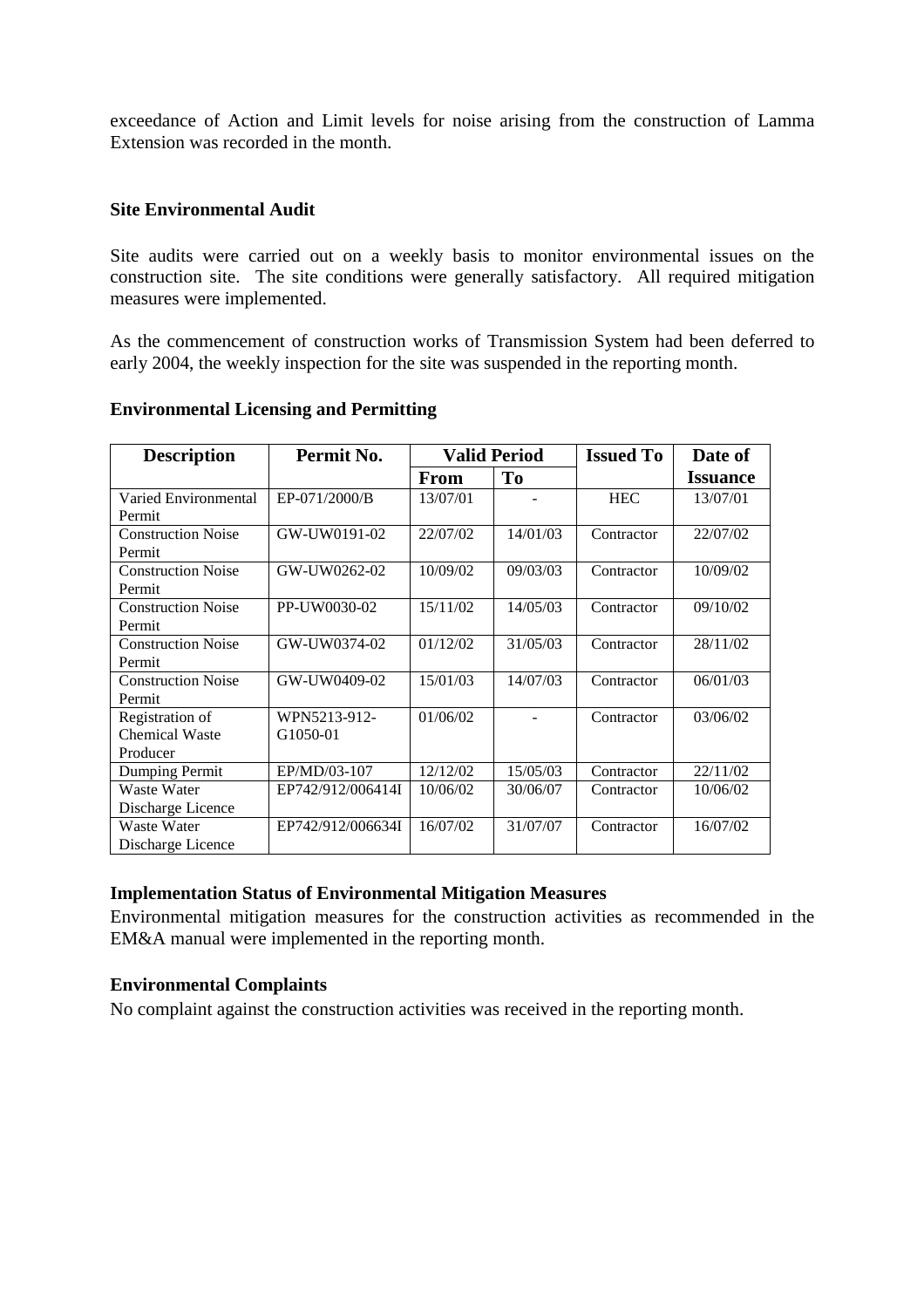## **Future Key Issues**

The future key issues to be considered in the coming month are as follows:

#### Site Formation

- to continue monitoring the noise level during construction and to ensure compliance with the CNP's already obtained;
- to continue the preventive measures for noise exceedance and keep monitoring/ reviewing the performance;
- to provide de-silting utilities for wastewater before discharge;
- to monitor and review the sufficiency of the dust suppression measures provided and increase the resources accordingly if necessary;

#### Transmission System

- to closely monitor the construction activities, if any, in order to avoid disturbance to the rare plants;
- to provide temporary fire fighting equipment for prevention of fire within the work sites;

#### Unit L9 Piling Foundation

- to continue monitoring the noise level during construction and to ensure compliance with the CNPs already obtained;
- to continue the preventive measures for noise exceedance and keep monitoring/ reviewing the performance;
- to spray water on the ground and road surface to prevent dust emission;
- to continue monitoring and reviewing the emission of smoke from construction machines;
- to recycle wastewater during bored pipe testing work.;
- to implement the Waste Management Plan.

#### **Concluding Remarks**

The environmental performance of the project was generally satisfactory.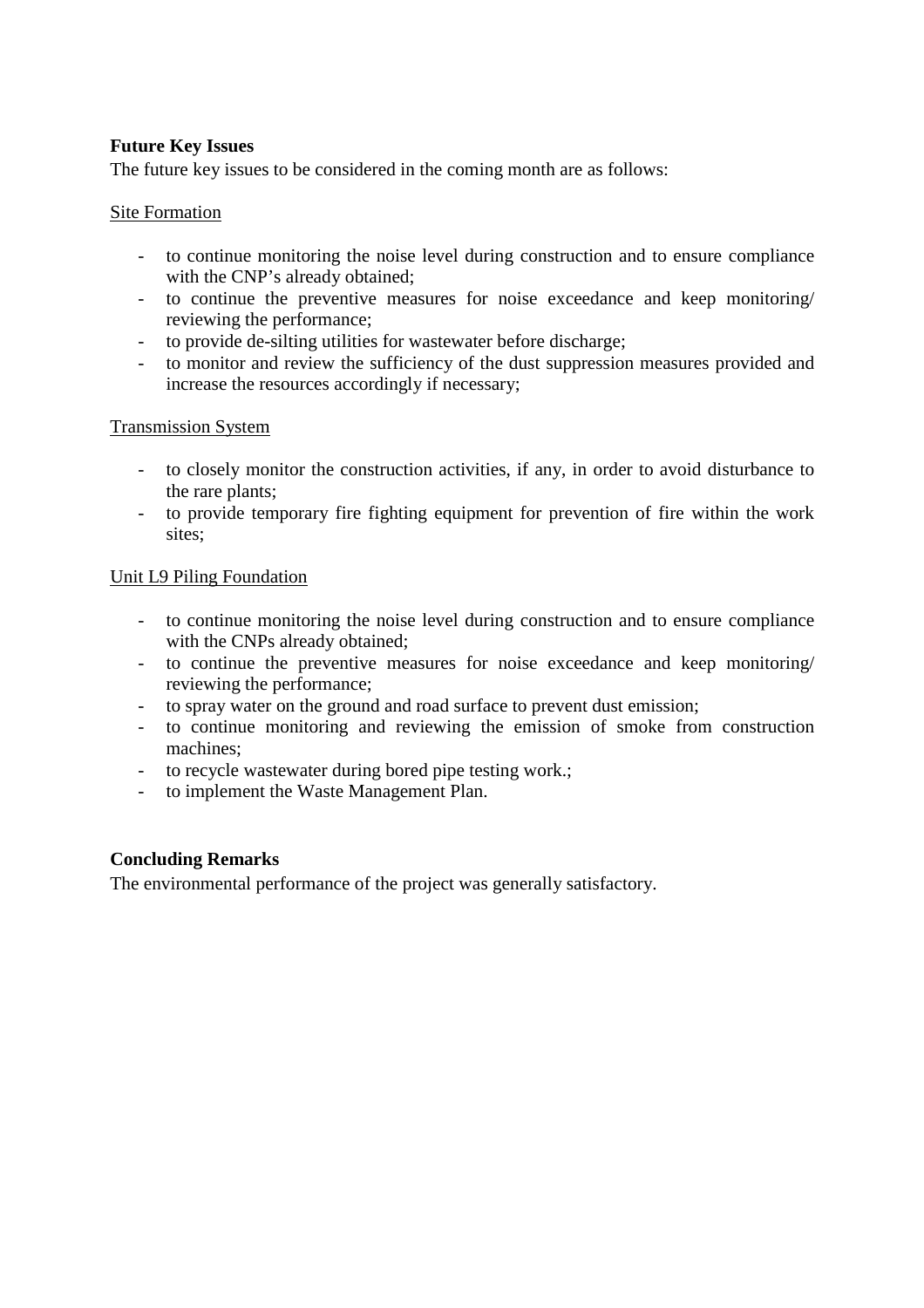## **1. INTRODUCTION**

### **1.1 Background**

The Environmental Team (hereinafter called the "ET") was formed within the Hongkong Electric Co. Ltd (HEC) to undertake Environmental Monitoring and Audit for "Construction of Lamma Power Station Extension" (hereinafter called the "Project"). Under the requirements of Section 6 of Environmental Permit EP-071/2000/B, an EM&A programme for impact environmental monitoring set out in the EM&A Manual (Construction Phase) is required to be implemented. In accordance with the EM&A Manual, environmental monitoring of air quality, noise and water quality and regular environmental audits are required for the Project. As the post-project marine water monitoring was successfully completed in September 2002, no further water quality monitoring for the reclamation works would be required.

The Project involves the construction of a gas-fired power station employing combined cycled gas turbine technology, forming an extension to the existing Lamma Power Station. The key elements of the Project including the construction activities associated with the transmission system and submarine gas pipeline are outlined as follows.

- dredging and reclamation to form approximately 22 hectares of usable area;
- construction of six 300MW class gas-fired combined cycle units;
- construction of a gas receiving station;
- construction of a new transmission system linking the Lamma Extension to load centres on Hong Kong Island;
- laying of a gas pipeline for the supply of natural gas to the new power station

This report summarizes the environmental monitoring and audit work for the Project for the month of January 2003.

## **1.2 Project Organisation**

An Environmental Management Committee (EMC) has been set up in HEC to oversee the Project. The management structure includes the following:

- Environmental Protection Department (The Authority);
- Environmental Manager (The Chairman of the Environmental Management Committee);
- Engineer:
- Independent Environmental Checker (IEC);
- Environmental Team (ET);
- Contractor.

The project organisation chart for the construction EM&A programme is shown in Appendix A.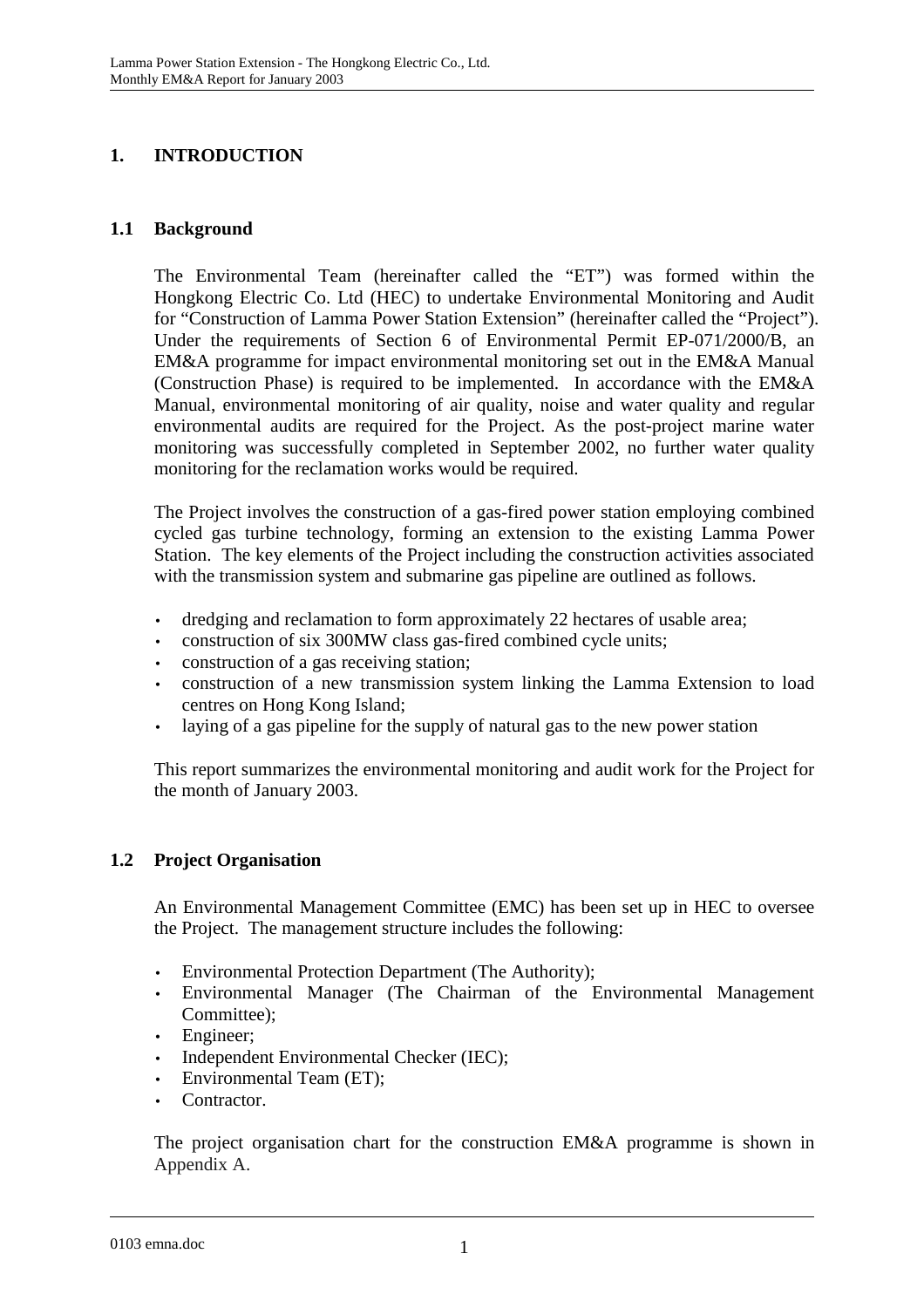## **1.3 Construction Works undertaken during the Reporting Month**

Construction activities undertaken during the reporting month for site formation were rockfilling, construction of seawall, sandfill compaction, piling foundation for link bridge and C.W. intake & outfall construction. Construction activity for Unit L9 was the construction of bored pile for piling foundation. There was no construction activity for Unit L9's associated transmission system. Layout plans for site formation and transmission system are shown in Figure 1.1 and Figure 1.2 respectively. Uncontaminated dredged/excavated materials arising from the piling foundation work of Unit L9 were dumped at the assigned location within the South Cheung Chau Spoil Disposal Area. Figure 1.3 shows the dumping location in January 2003.

The main construction activities carried out during the reporting month and the corresponding environmental mitigation measures are summarized in Table 1.1. The implementation of major mitigation measures in the month is provided in Appendix I.

| <b>Item</b>           | <b>Construction</b><br><b>Activities</b>                            | <b>Environmental Mitigation Measures</b>                                                                                                                                                                                                                                                                                                                                          |
|-----------------------|---------------------------------------------------------------------|-----------------------------------------------------------------------------------------------------------------------------------------------------------------------------------------------------------------------------------------------------------------------------------------------------------------------------------------------------------------------------------|
| <b>Site Formation</b> |                                                                     |                                                                                                                                                                                                                                                                                                                                                                                   |
| $\mathbf{1}$          | Rockfilling,<br>Seawall<br>Construction &<br>Sandfill<br>Compaction | <b>Noise</b><br>General noise mitigation measures employed at all<br>work sites throughout the construction phase.<br><b>Waste Management</b><br>Waste Management Plan submitted and implemented.<br><b>Marine Ecology</b><br>All construction related vessels approached the site<br>from the designated route/channel to avoid possible<br>disturbance to the finless porpoise. |
| 2                     | Piling<br>Foundation for<br>Link Bridge                             | <b>Water Quality</b><br>De-silting system is installed to treat the wastewater<br>before being discharged.<br><b>Noise</b><br>General noise mitigation measures implemented and<br>silenced type equipment deployed.<br>Air<br>Dust suppression measures implemented.                                                                                                             |

| Table 1.1 Construction Activities and Their Corresponding Environmental Mitigation |
|------------------------------------------------------------------------------------|
| Measures                                                                           |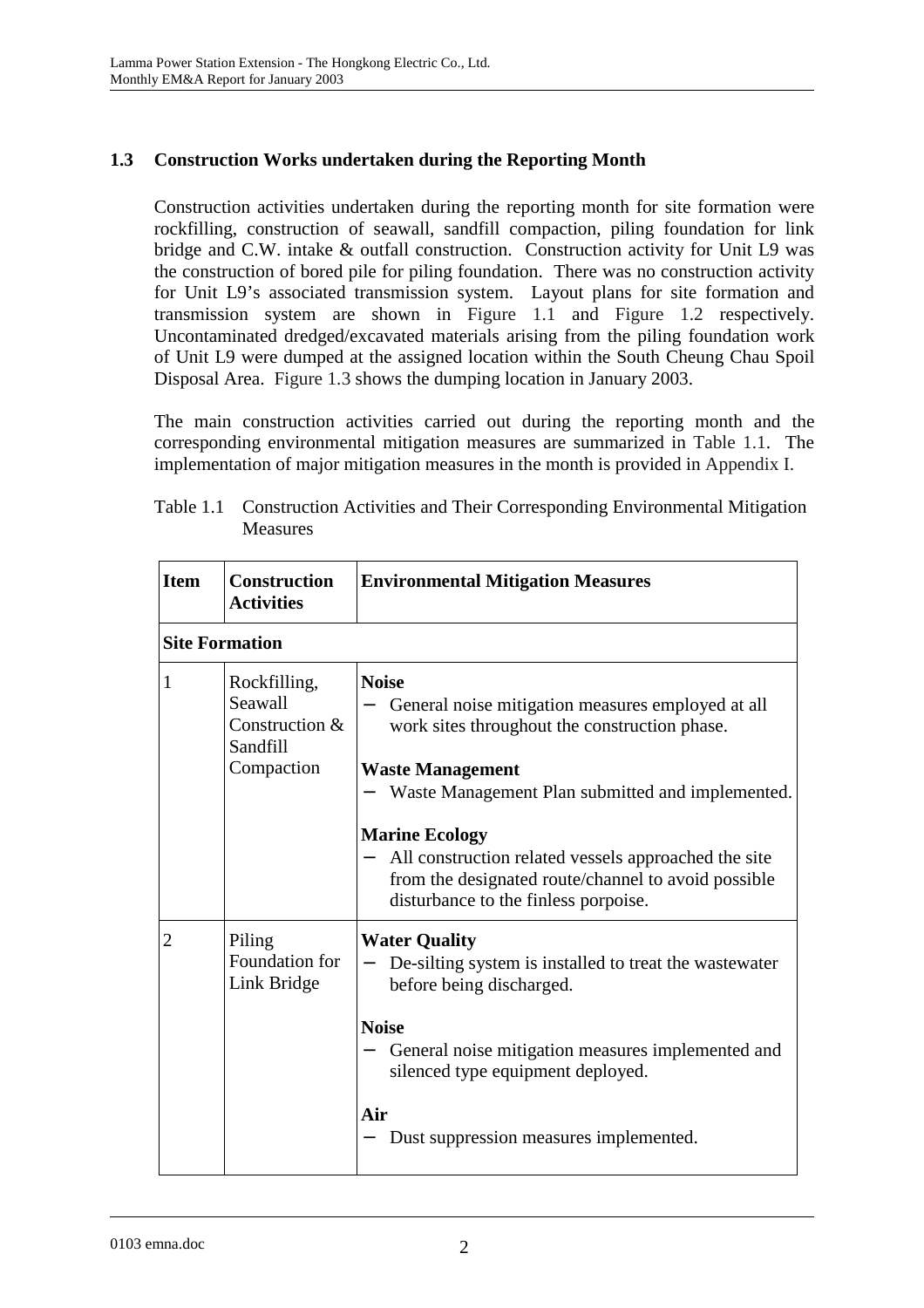| <b>Item</b> | <b>Construction</b><br><b>Activities</b>   | <b>Environmental Mitigation Measures</b>                                                                                                                                                                                                |
|-------------|--------------------------------------------|-----------------------------------------------------------------------------------------------------------------------------------------------------------------------------------------------------------------------------------------|
| 3           | $C.W.$ Intake $&$<br>Outfall               | <b>Noise</b><br>General noise mitigation measures implemented and<br>silenced type equipment deployed.                                                                                                                                  |
|             | <b>Construction of Transmission System</b> |                                                                                                                                                                                                                                         |
| 4           | activities                                 | No construction Terrestrial Ecology<br>Special care and close monitoring to avoid<br>disturbances to the rare plant species.<br>Temporary fire fighting equipment provided within<br>the work area during construction.                 |
|             |                                            | <b>Construction of Unit L9 Piling Foundation</b>                                                                                                                                                                                        |
| 5           | <b>Bored Pile</b><br>Piling<br>Foundation  | <b>Water Quality</b><br>Construction for $ -$ Wastewater is recycled during construction.<br><b>Noise</b><br>General noise mitigation measures implemented.<br>Air<br>Dust suppression measures implemented.<br><b>Waste Management</b> |
|             |                                            | Waste is sorted, stored & recycled.<br>Chemical waste is stored and collected.                                                                                                                                                          |

## **1.4 Summary of EM&A Requirements**

The EM&A program requires environmental monitoring for air, noise and water quality. As the post-project marine water monitoring was successfully completed in September 2002, no further water quality monitoring for the reclamation works would be required. The detailed EM&A monitoring work for air quality and noise are described in Sections 2 and 3 respectively. Regular environmental site audits for air quality, noise, water quality and waste management were carried out.

The following environmental audits are summarized in Section 4 of this report:

- Environmental monitoring results;
- Waste Management Records;
- Weekly site audit results;
- The status of environmental licensing and permits for the Project;
- The implementation status of environmental protection and pollution control/ mitigation measures.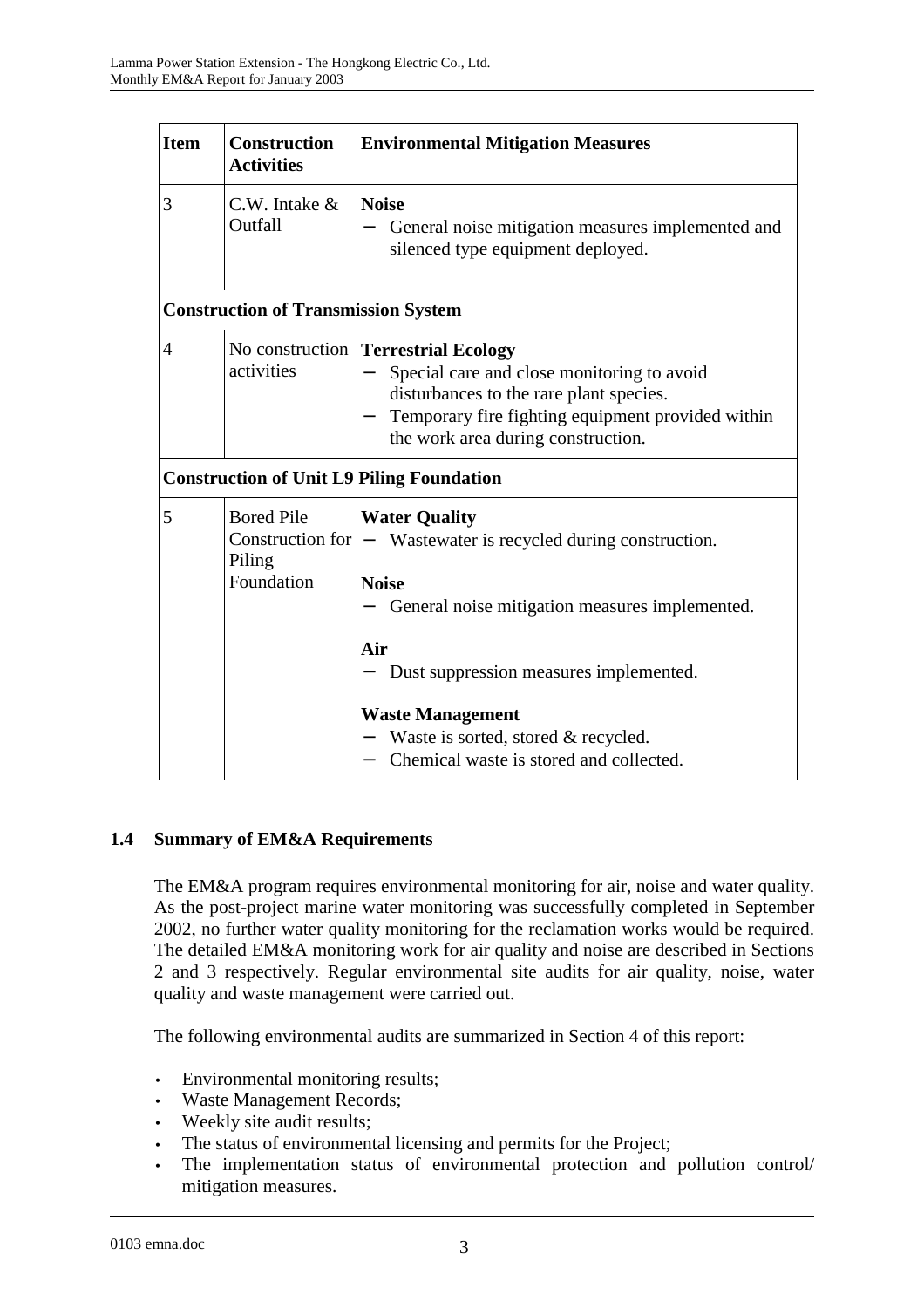Future key issues will be reported in Section 5 of this report.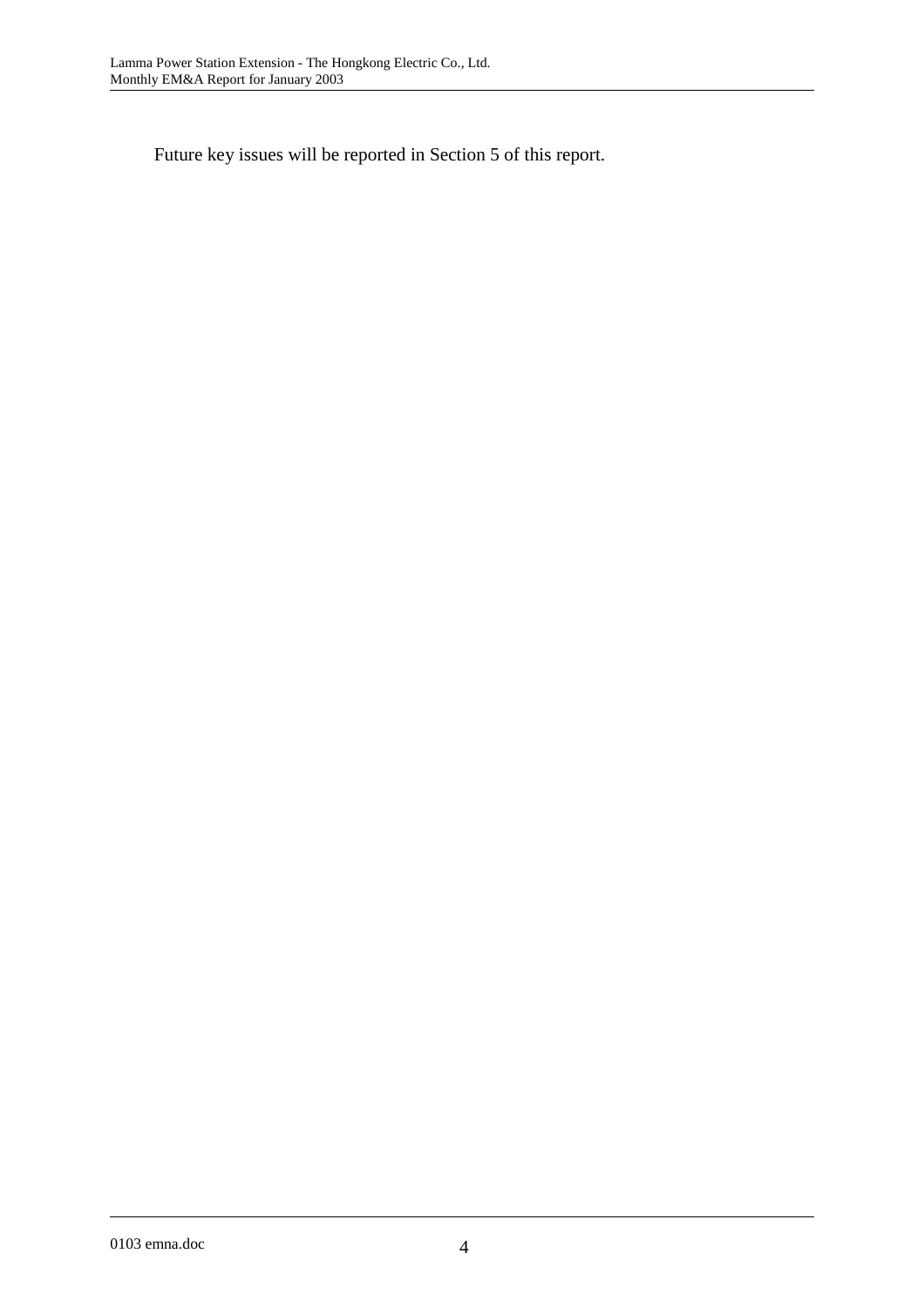

Figure 1.1 Layout of Work Site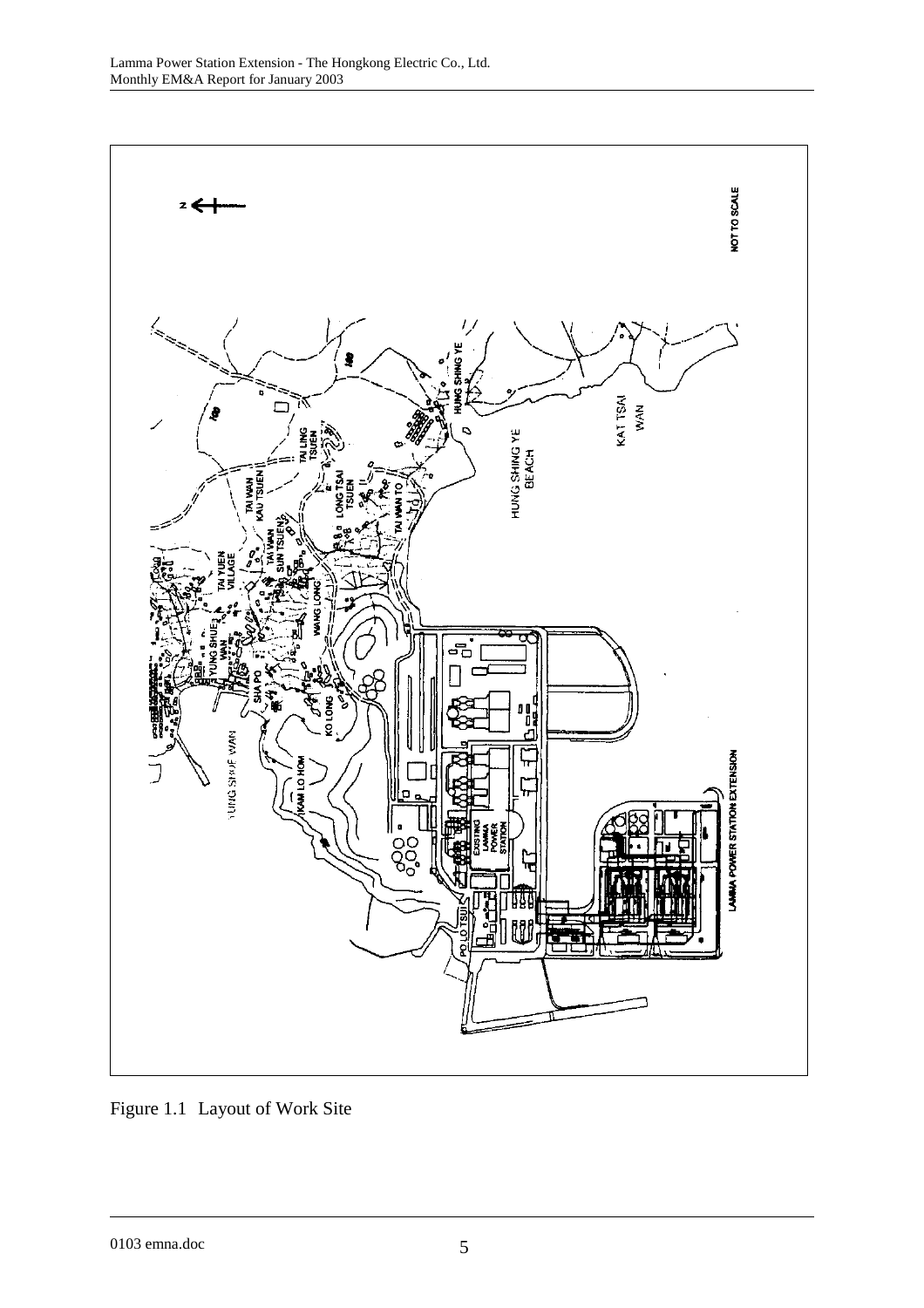

Figure 1.2 Cable Route of Transmission System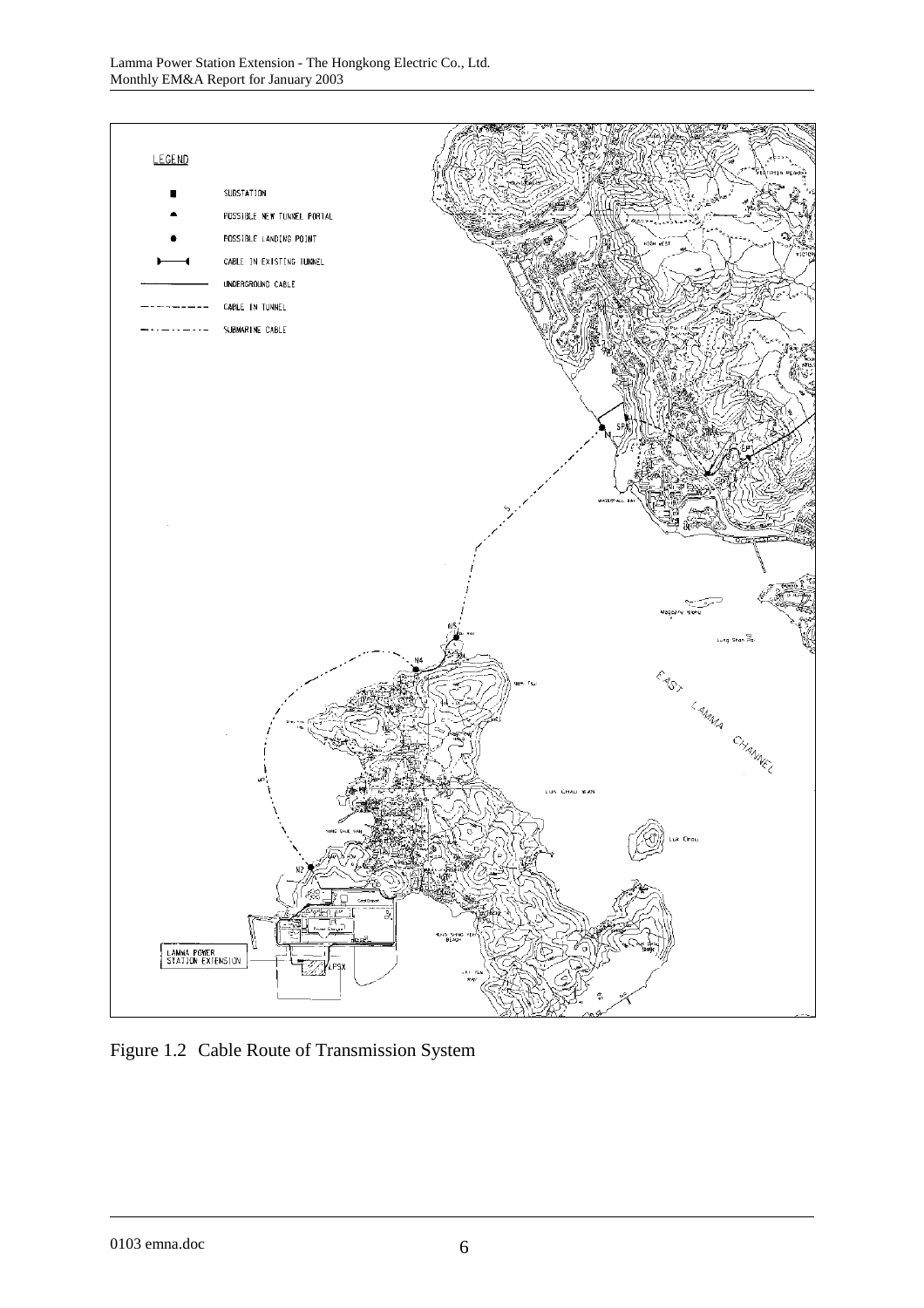

Figure 1.3 Location of Dumping Area (from  $12<sup>th</sup>$  June 2002)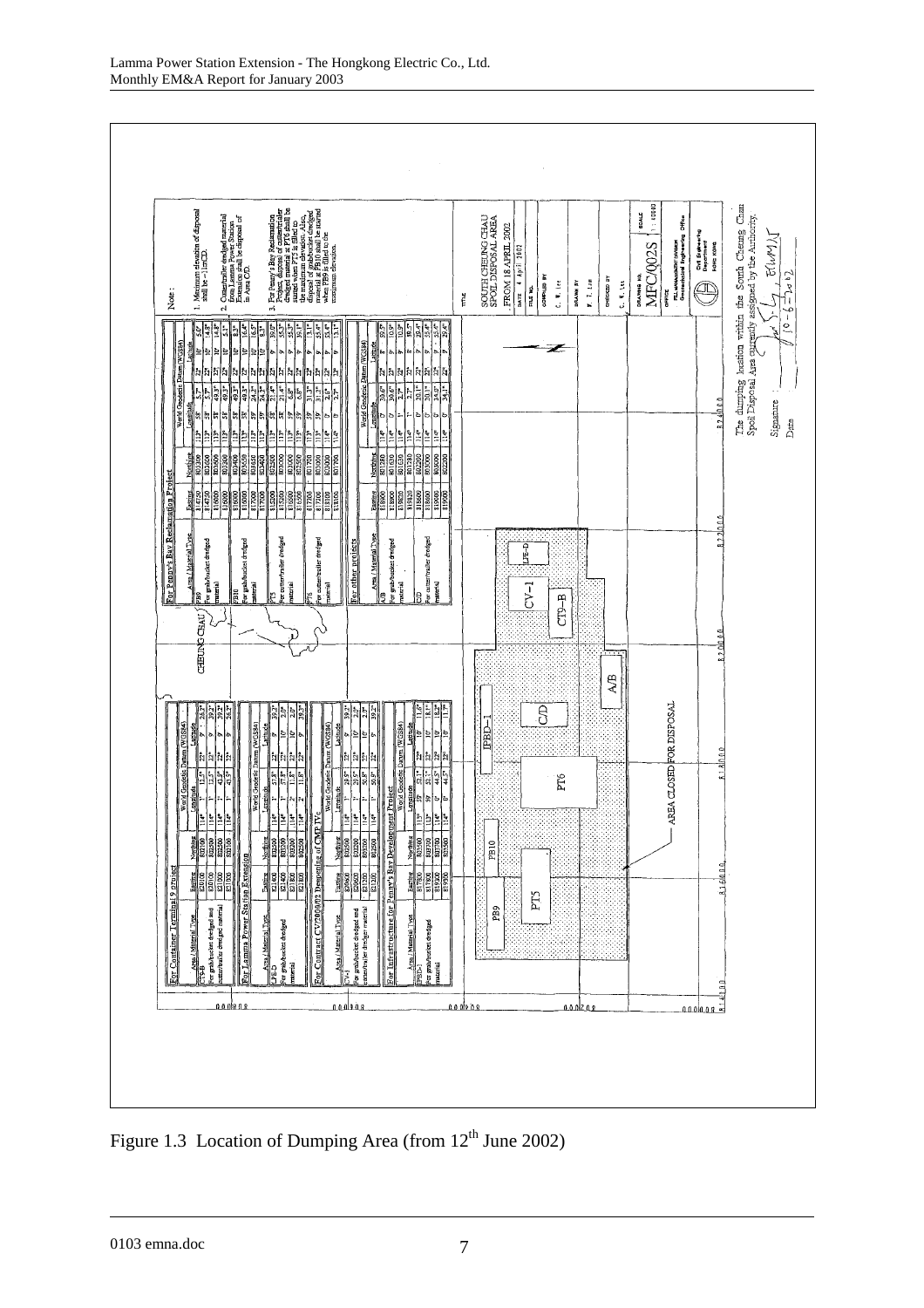## **2. AIR QUALITY**

## **2.1 Monitoring Requirements**

1-hour and 24-hour TSP monitoring at agreed frequencies were conducted to monitor air quality. The impact monitoring data were checked against the Action/Limit Levels as determined in the Baseline Monitoring Report (Construction Phase). Appendix B shows the established Action/Limit Levels for Air Quality.

## **2.2 Monitoring Locations**

Three dust monitoring locations were selected for 1-hour TSP sampling (AM1, AM2 & AM3) while four monitoring locations were selected for 24-hour TSP sampling (AM1, AM2, AM3 and AM4). Table 2.1 tabulates the monitoring stations. The locations of the monitoring stations are shown in Figure 2.1.

| <b>Location I.D.</b> | <b>Description</b> |
|----------------------|--------------------|
| AM1                  | Reservoir          |
| AM2                  | <b>East Gate</b>   |
| AM3                  | Ash Lagoon         |
| AM4                  | Tai Yuen Village   |

Table 2.1 Air Quality Monitoring Locations

## **2.3 Monitoring Equipment**

Continuous 24-hour TSP air quality monitoring was performed using the GS2310 High Volume Air Samplers (HVAS), Partisol Model 2000 Sampler and the MINIVOL Portable Sampler at AM1&2, AM3 and AM4 respectively. TEOM Model 1400a continuous dust monitors were used to carry out 1-hour TSP monitoring at AM1, AM2 and AM3. Table 2.2 summarises the equipment used in dust monitoring.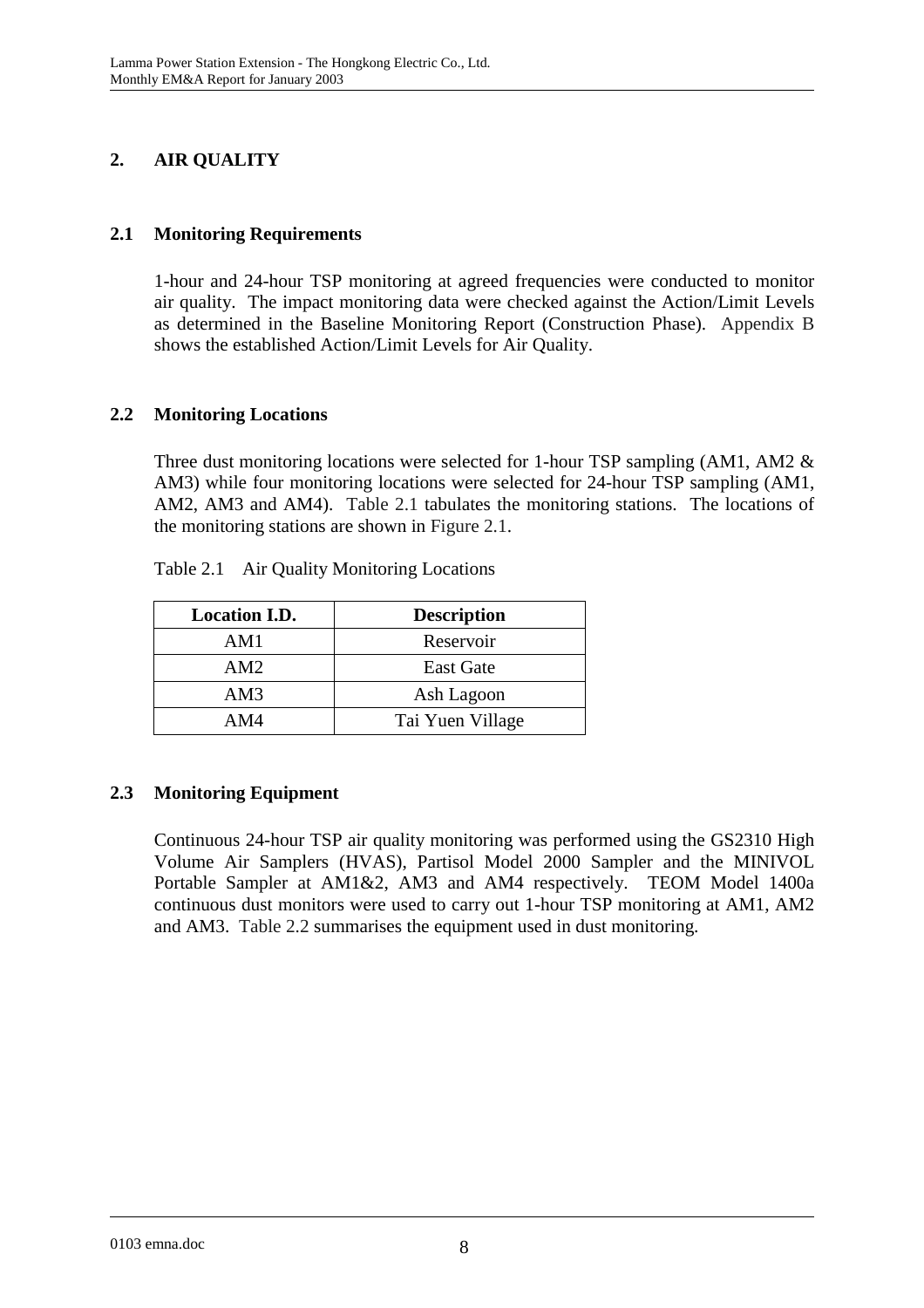| Equipment                       | <b>Model and Make</b>     |
|---------------------------------|---------------------------|
| 24-hour sampling:               |                           |
| <b>HVAS</b> Sampler             | Model GS2310              |
|                                 | Anderson Instruments Inc. |
| Partisol Air Sampler            | Partisol Model 2000       |
|                                 | Rupprecht & Patashnick    |
| <b>MINIVOL Portable Sampler</b> | <b>AIRMETRICS</b>         |
| 1-hour sampling:                |                           |
| Continuous TSP Dust Meter       | <b>TEOM Model 1400a</b>   |
|                                 | Rupprecht & Patashnick    |

Table 2.2 Air Quality Monitoring Equipment

## **2.4 Monitoring Parameters, Frequency and Duration**

Table 2.3 summarises the monitoring parameters, duration and frequency of air quality monitoring. The monitoring schedule for the reporting month is shown in Appendix C.

| <b>Monitoring</b><br><b>Stations</b> | <b>Parameter</b> | <b>Duration</b> | <b>Frequency</b>              |
|--------------------------------------|------------------|-----------------|-------------------------------|
| AM1                                  | 1-hour TSP       |                 | 3 hourly samples every 6 days |
|                                      | 24-hour TSP      | 24              | Once every 6 days             |
| AM2                                  | 1-hour TSP       |                 | 3 hourly samples every 6 days |
|                                      | 24-hour TSP      | 24              | Once every 6 days             |
| AM3                                  | 1-hour TSP       |                 | 3 hourly samples every 6 days |
|                                      | 24-hour TSP      | 24              | Once every 6 days             |
| AM4                                  | 24-hour TSP      | 24              | Once every 6 days             |

Table 2.3 Air Quality Monitoring Parameter, Duration and Frequency

#### **2.5 Monitoring Procedures and Calibration Details**

24- hour TSP Monitor:

#### *Preparation of Filter Papers*

- Visual inspection of filter papers was carried out to ensure that there were no pinholes, tears and creases;
- The filter papers were then labelled before sampling.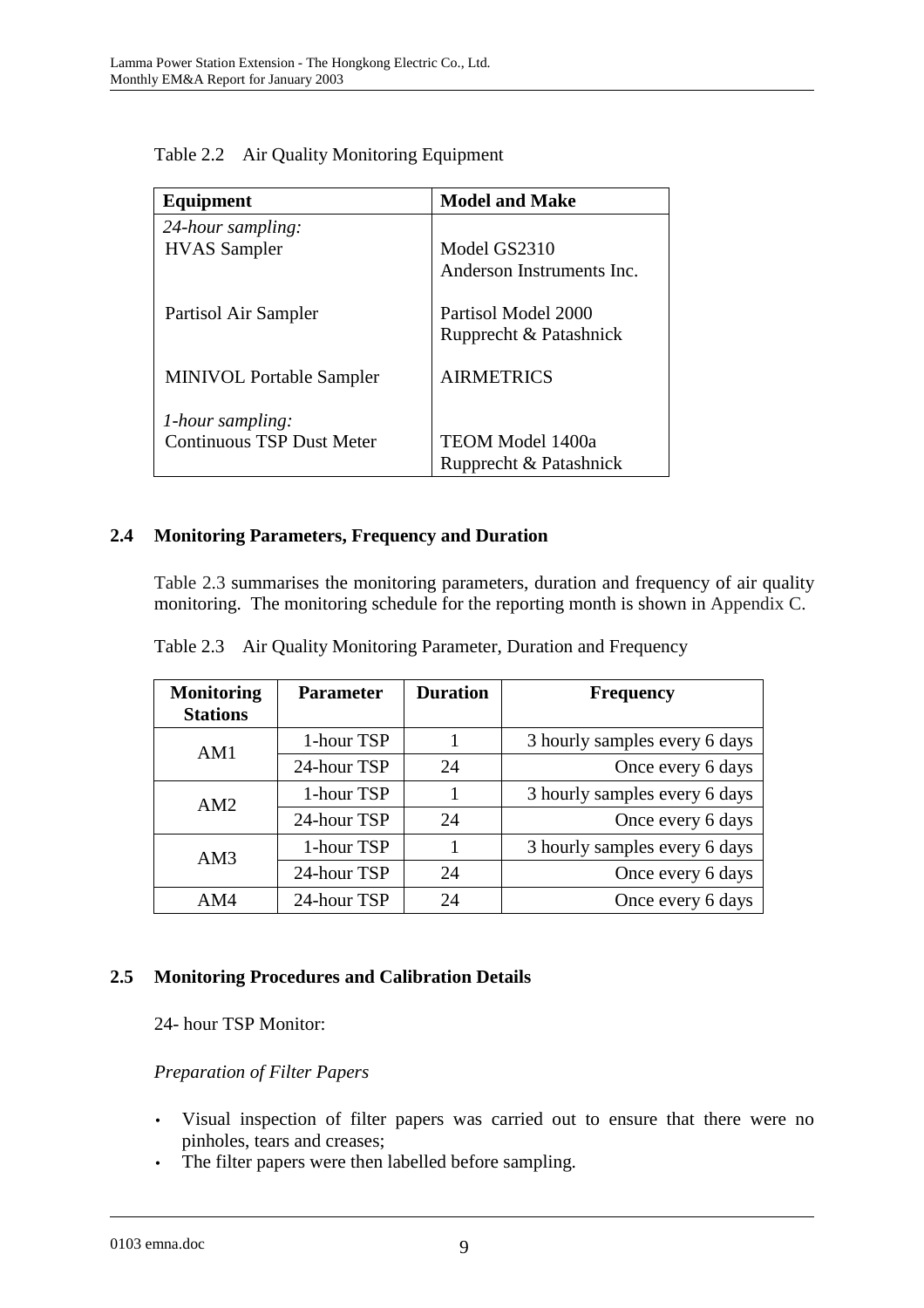The filter papers were equilibrated at room temperature and relative humidity  $<$  50% for at least 24 hours before weighing.

## *Field Monitoring*

- During collection of the sampled filter paper, the information on the elapse timer was logged. Site observations around the monitoring stations, which might have affected the monitoring results, were also recorded. Major pollution sources, if any, would be identified and reported. The flow record chart for the previous sampling was checked to see if there was any abnormality.
- The post-sampling filter papers were removed carefully from the filter holder and folded to avoid loss of fibres or dust particles from the filter papers;
- The filter holder and its surrounding were cleaned;
- A pre-weighed blank filter paper for the next sampling was put in place and aligned carefully. The filter holder was then tightened firmly to avoid leakage;
- A new flow record chart was loaded into the flow recorder;
- The programmable timer was set for the next 24 hrs sampling period,  $\pm 1/2$  hr;
- The post-sampling filter papers were equilibrated at room temperature and relative humidity < 50% for at least 24 hours before weighing.

#### 1- hour TSP Monitor:

- The following parameters of the TEOM model dust meters are regularly checked to ensure proper functionality:
	- o Mass concentration;
	- o Total mass;
	- o Frequency of the tapered element;
	- o Electrical noise;
	- o Main flow;
	- o Auxiliary flow.

#### *Maintenance & Calibration*

- The monitoring equipment and their accessories are maintained in good working conditions.
- Monitoring equipment is calibrated at monthly intervals. Calibration details are shown in Appendix F.

#### **2.6 Results and Observations**

24 hour TSP sampling at AM3 (Ash lagoon) on  $30<sup>th</sup>$  January 2003 was void, as the Partisol TSP sampler was found defective during the collection of filter paper on  $4<sup>th</sup>$ February 2003, the first working day after the Chinese New Year Holiday. The defect was immediately rectified on the same day.

The next 24 hour TSP sampling is scheduled on  $5<sup>th</sup>$  February 2003 Further, it was found that the 24-hour TSP levels estimated from monitoring stations were around 70  $\mu$ g/m<sup>3</sup> on 30<sup>th</sup> January 2003, well below the action/limit level of 190/260  $\mu$ g/m<sup>3</sup>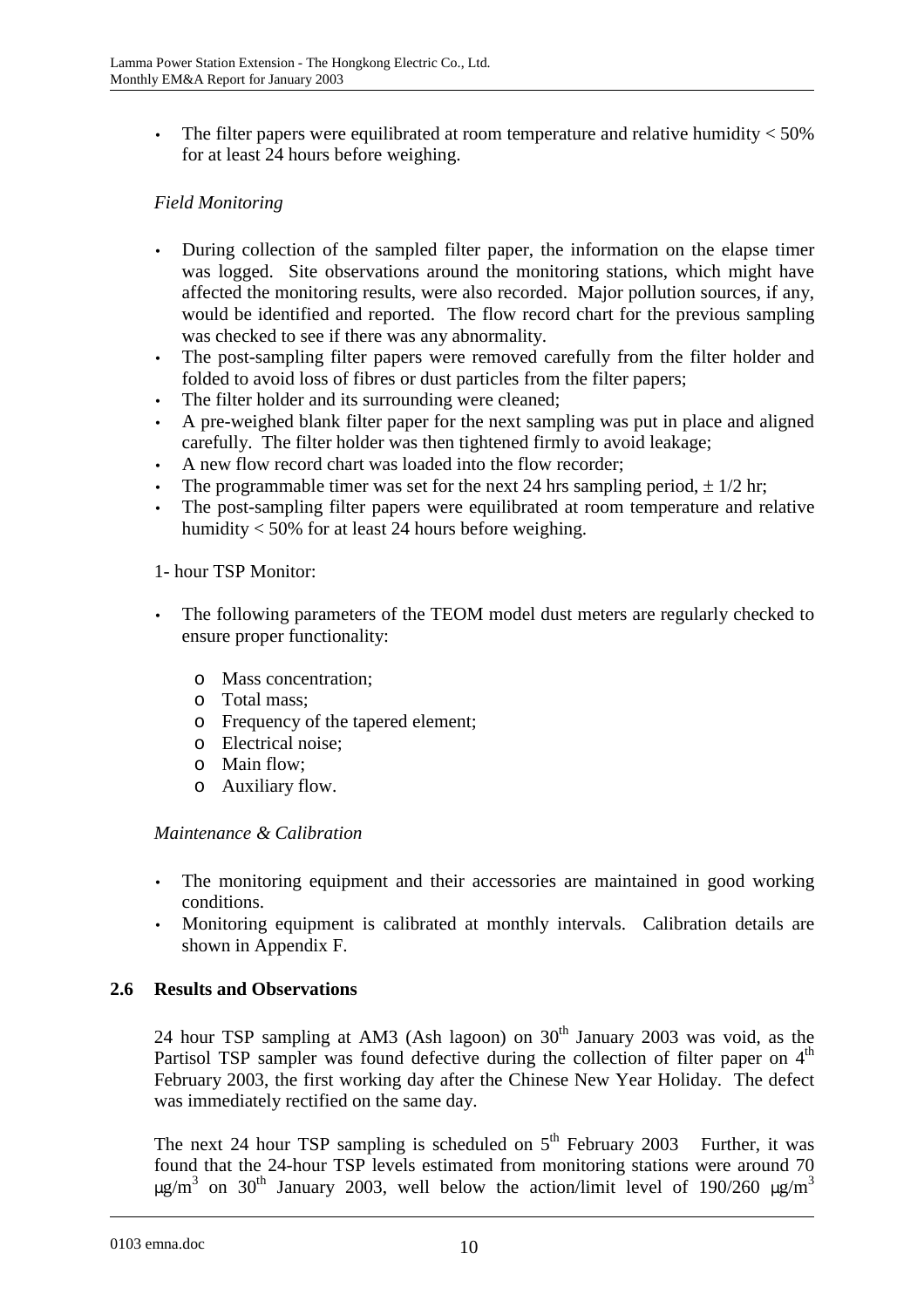respectively. In view of the above reasons, arrangement of make up sampling is not necessary. Other than this incident, dust monitoring was conducted as scheduled in the reporting month. All monitoring data and graphical presentation of the monitoring results are provided in Appendix D. Key findings and observations are provided below:

## *1-hour TSP*

No exceedance of 1-hour TSP Action/Limit Level was recorded in the month.

## *24-hour TSP*

No exceedance of 24-hour TSP Action/Limit Level was recorded in the month.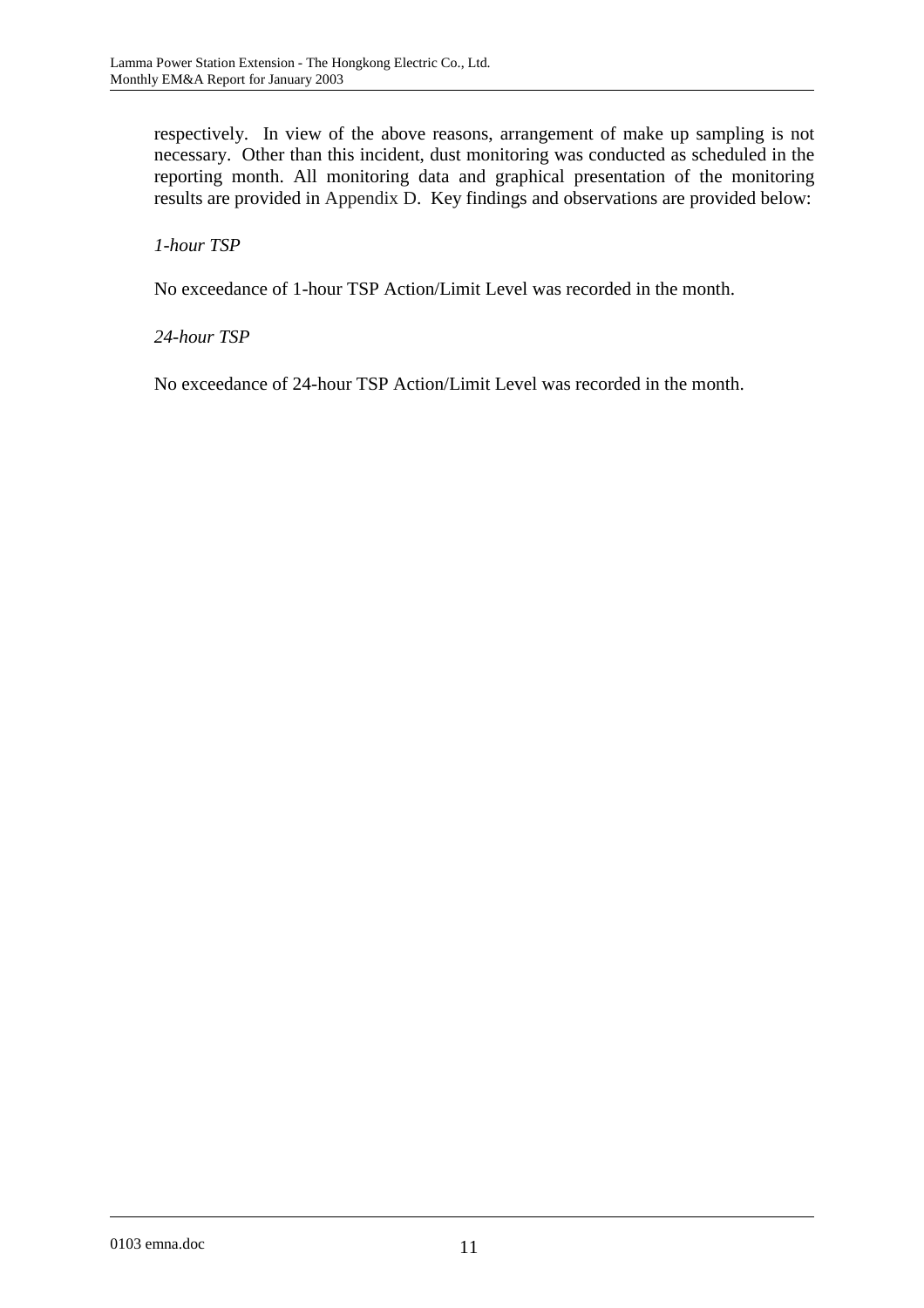

Figure 2.1 Location of Air Quality Monitoring Stations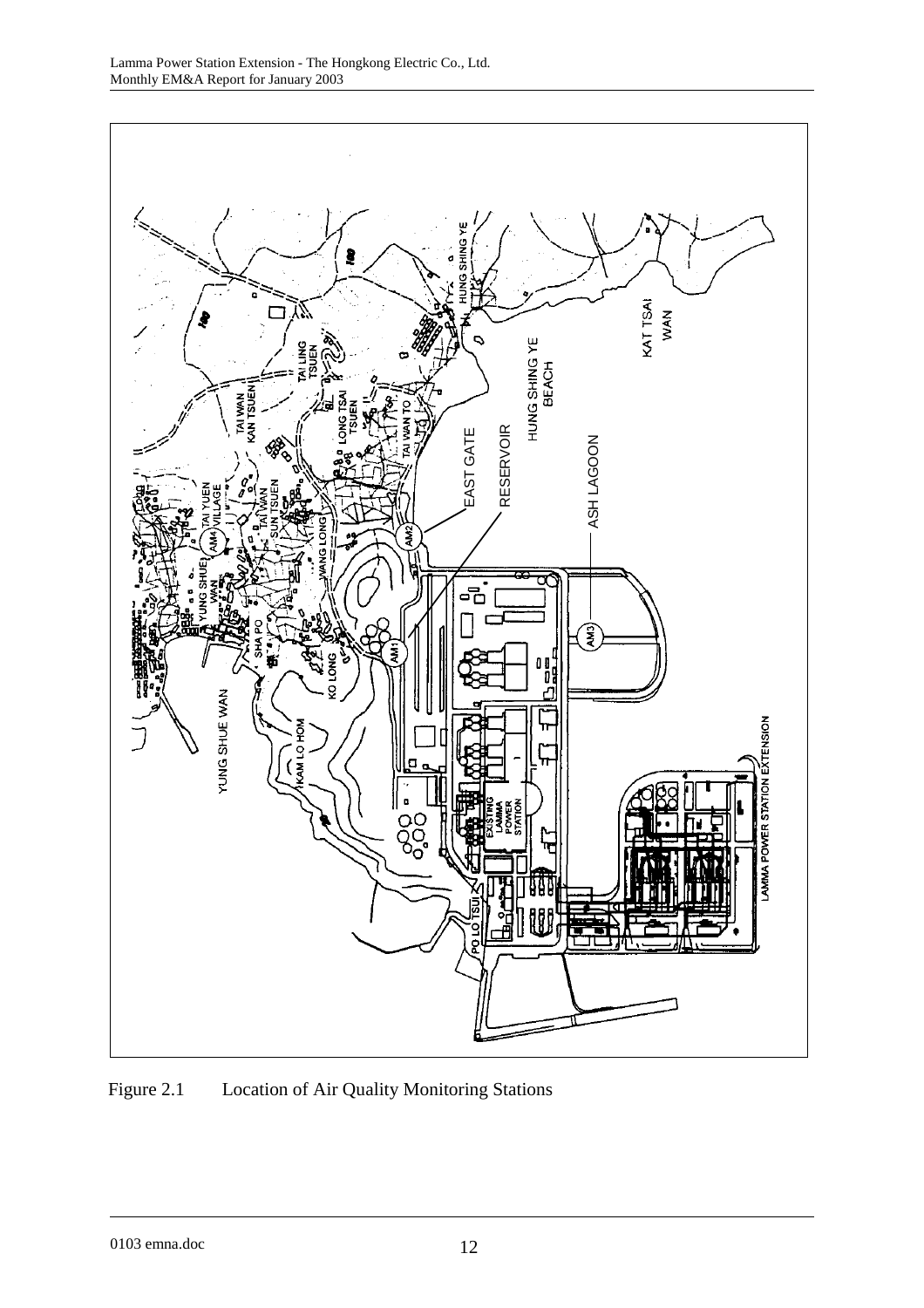## **3. NOISE**

#### **3.1 Monitoring Requirements**

Continuous noise alarm monitoring at Ash Lagoon/Ching Lam were carried out to calculate the noise contributed by the construction activities at the two critical NSR's, viz. Long Tsai Tsuen/Hung Shing Ye and the school within the village of Tai Wan San Tsuen. The impact monitoring data for construction noise were checked against the limit levels specified in the EM&A Manual. With the availability of the construction noise permits, impact monitoring for the construction work during the restricted hours was also carried out. Section 5 presents the details of the construction noise permits. The impact noise monitoring data were checked against the limit levels specified in the EM&A Manual. Appendix B shows the established Action/Limit Levels for noise.

The hoarding works for the construction of transmission system were completed on 11 May 2002. The civil works would tentatively commence in early 2004. As there was no construction work in January 2003, manual noise measurements at Pak Kok Tsui residences was suspended in this reporting month.

## **3.2 Monitoring Locations**

In accordance with the EM&A manual, the identified noise monitoring locations are listed in Table 3.1 and shown in Figure 3.1.

| Table 3.1 | Noise Monitoring Locations |
|-----------|----------------------------|
|-----------|----------------------------|

| <b>Purpose of noise monitoring</b> | <b>Monitoring Location</b> |
|------------------------------------|----------------------------|
| Lamma Extension                    | Ash Lagoon                 |
| Lamma Extension                    | Ching Lam                  |

#### **3.3 Monitoring Equipment**

The sound level meters used for noise monitoring complied with International Electrotechnical Commission Publications 651:1979 (Type 1) and 804:1985 (Type 1). The noise monitoring equipment used is shown in Table 3.2.

#### Table 3.2 Noise Monitoring Equipment

| Equipment              | Model                               |
|------------------------|-------------------------------------|
| Sound level meter      | Rion NA-27/Rion NL-<br>31/B&K 2238F |
| Sound level calibrator | Rion NC-74                          |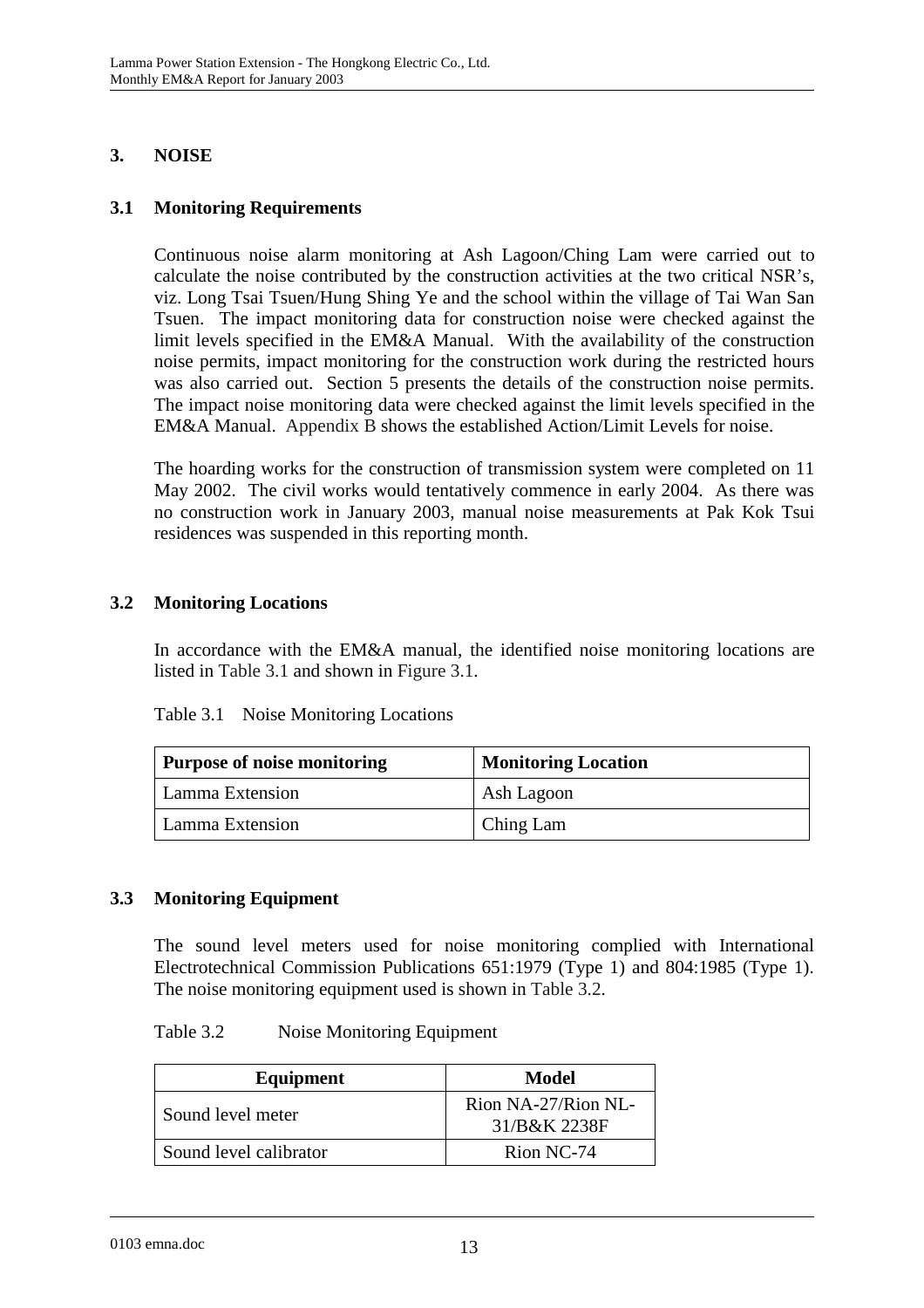## **3.4 Monitoring Parameters, Frequency and Duration**

Continuous alarm monitoring of A-weighted Leq levels was carried out at Ash Lagoon and Ching Lam. The measurement duration and parameter of noise monitoring were presented in Table 3.3 as follows:

| Location   | <b>Time Period</b>                                                                               | <b>Frequency</b>                         | <b>Parameter</b>   |
|------------|--------------------------------------------------------------------------------------------------|------------------------------------------|--------------------|
|            | Daytime:<br>0700-1900 hrs on normal<br>weekdays                                                  | Daytime:<br>30 minutes                   | 30-min $L_{Aeq}$   |
| Ash Lagoon |                                                                                                  |                                          |                    |
| Ching Lam  | Evening-time & holidays:<br>0700-2300 hrs on holidays;<br>and 1900-2300 hrs on all<br>other days | Evening-time<br>& holidays:<br>5 minutes | $5$ -min $L_{Aeq}$ |
|            | Night-time:<br>2300-0700 hrs of next day                                                         | Night-time:<br>5 minutes                 | 5-min $L_{Aeq}$    |

## **3.5 Monitoring Procedures and Calibration Details**

#### *Monitoring Procedures*

#### *Continuous Noise Monitoring for Lamma Extension Construction*

The measured noise levels (MNL's) were collected at the noise alarm monitoring stations at Ash Lagoon and Ching Lam. The notional background noise levels (viz. baseline noise data at Ash Lagoon and Ching Lam) were applied to correct the corresponding MNL's in 30-min/5-min  $L_{Aeq}$ .

A wind speed sensor was installed at Station Building Rooftop. The wind speed signal was used to determine whether the data from Ash Lagoon and Ching Lam noise alarm monitoring stations were affected. The instantaneous data was discarded in case the instantaneous wind speed exceeded 10 m/s. The 30-min/5-min  $L_{Aeq}$  was considered valid only if the amount of valid data was equal to or above 70%.

When calibrating the noise measuring equipment, all observations around the monitoring stations, which might have affected the monitoring results, were recorded.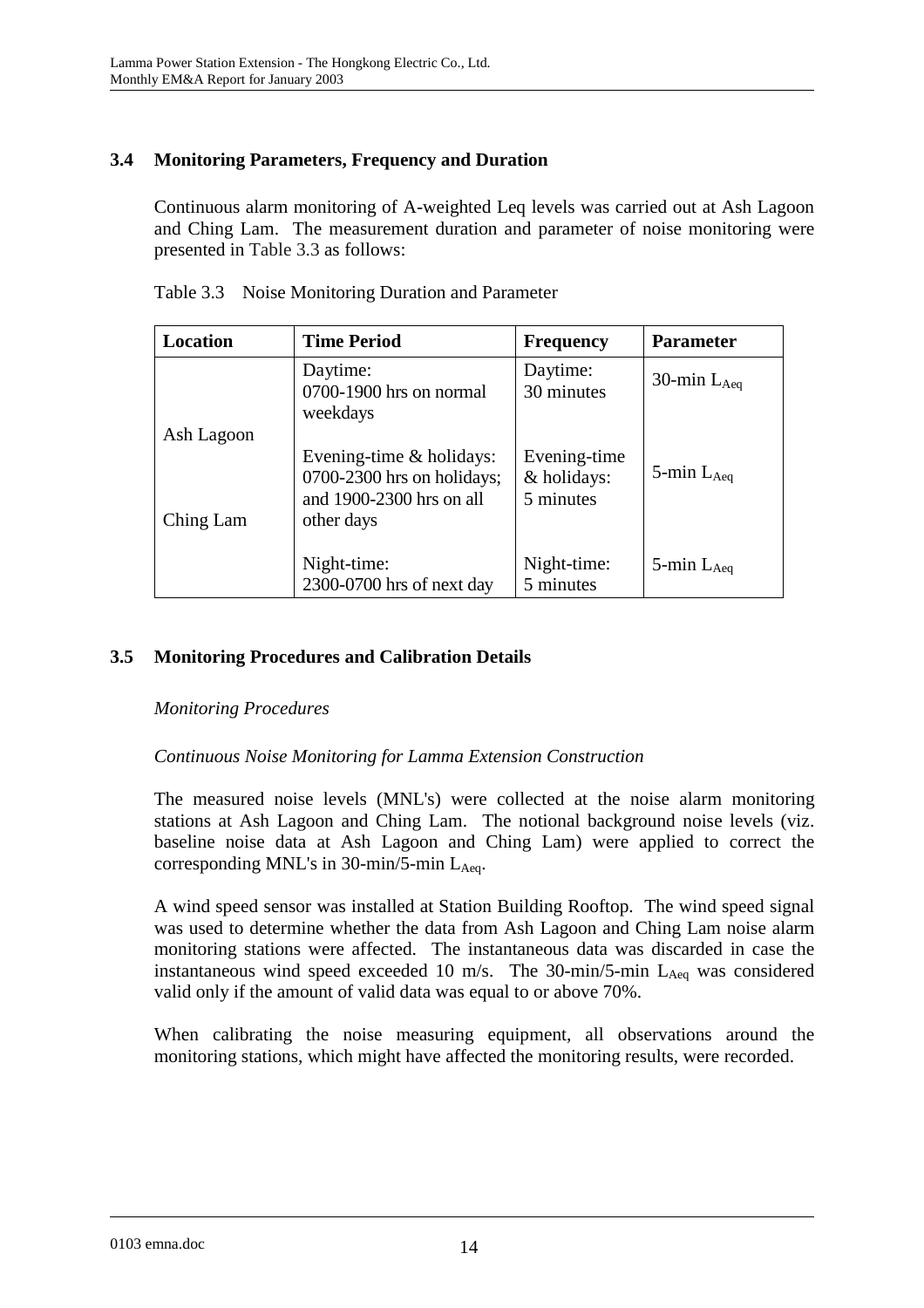## *Equipment Calibration*

The sound level meters and calibrators have been verified by the manufacturer or accredited laboratory. Equipment for continuous noise monitoring was calibrated at site on a monthly basis. Calibration details are shown in Appendix F

#### **3.6 Results and Observations**

Continuous noise monitoring was conducted at the two monitoring stations at Ash Lagoon and Ching Lam. All monitoring results and their graphical presentations are provided in Appendix E

No exceedance of noise Action/Limit Level was recorded in the month.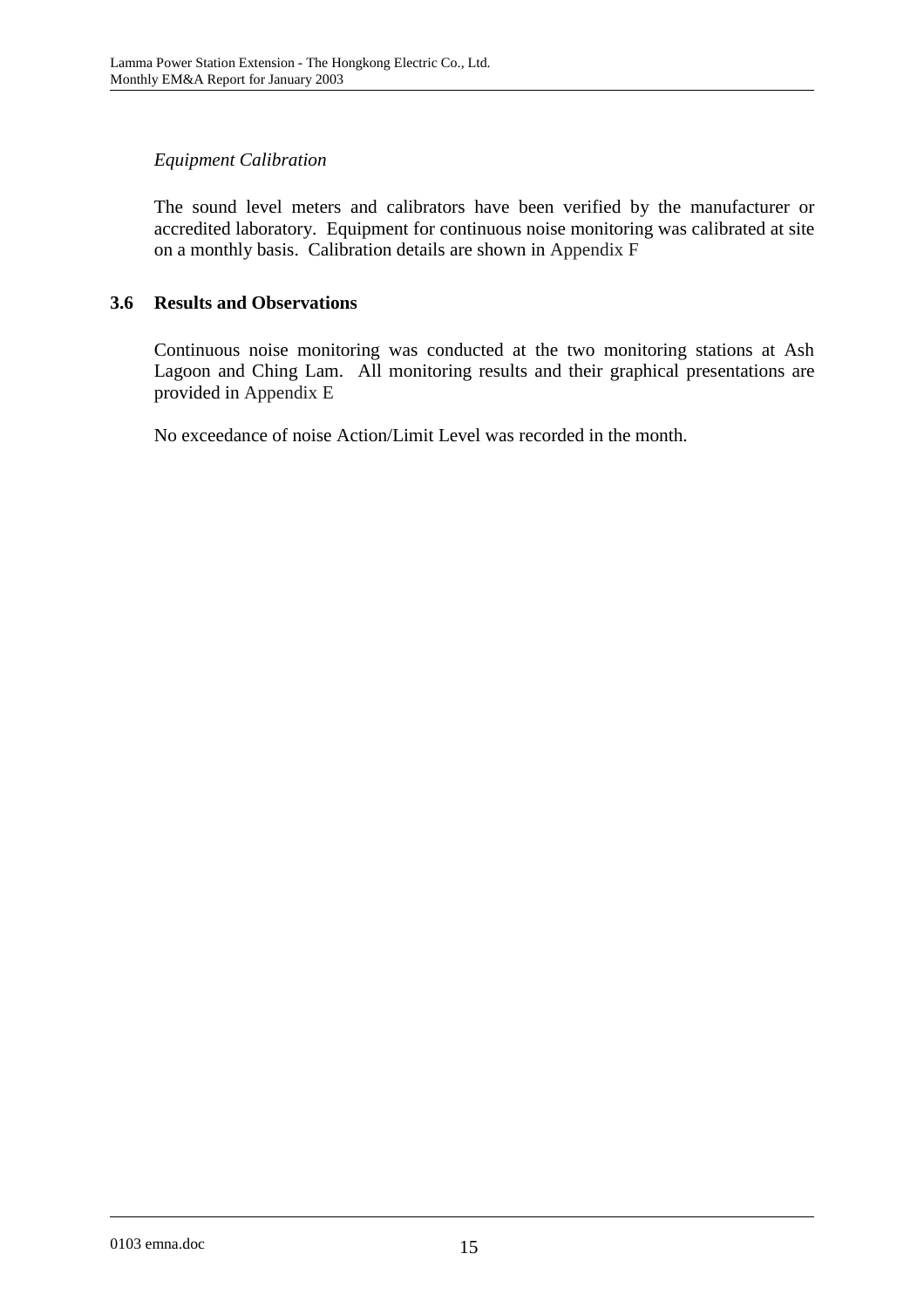

Figure 3.1 Location of Noise Monitoring Stations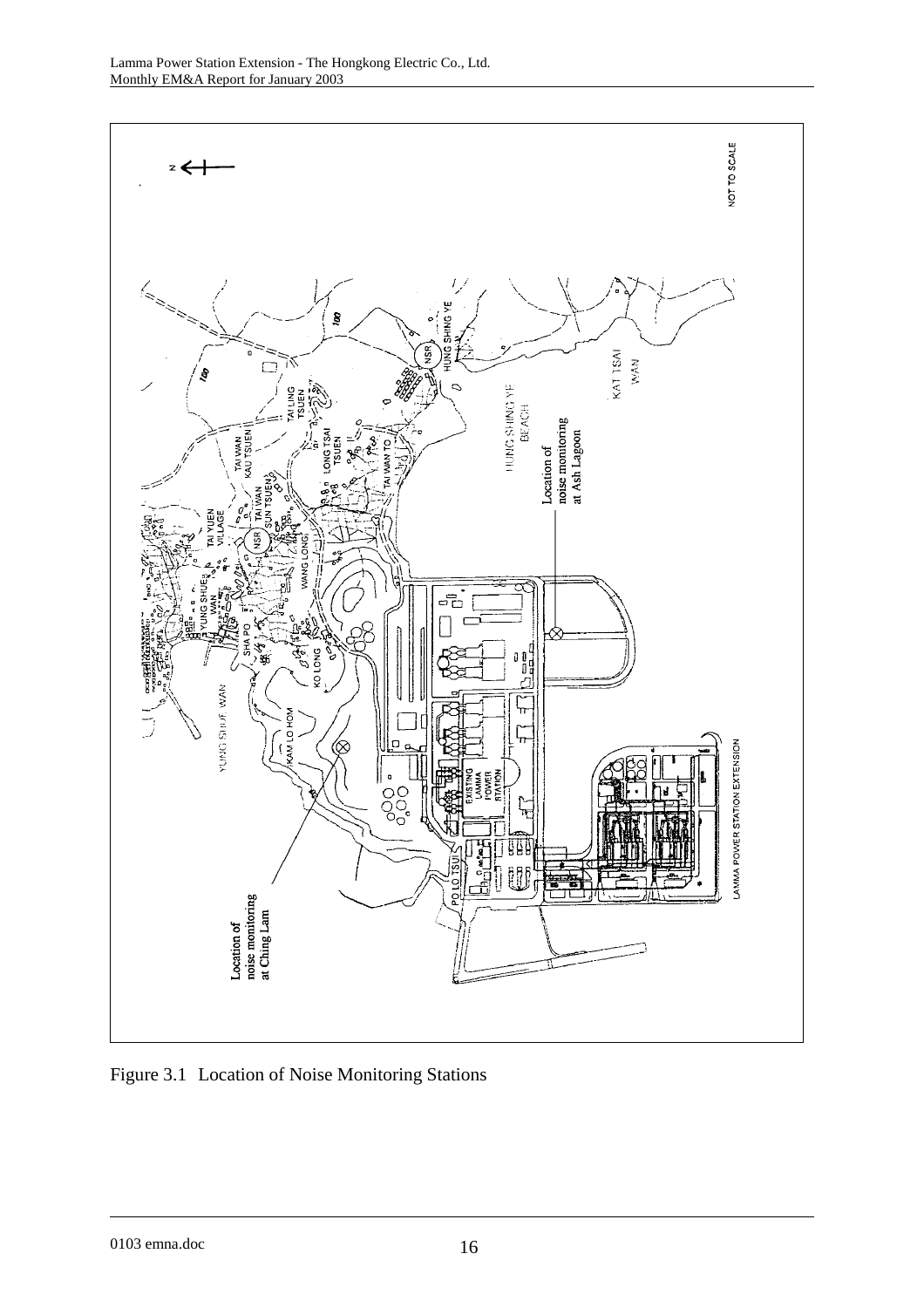## **4. ENVIRONMENTAL AUDIT**

## **4.1 Review of Environmental Monitoring Procedures**

The environmental monitoring procedures were regularly reviewed by the Environmental Team. No modification to the existing monitoring procedures was recommended.

## **4.2 Assessment of Environmental Monitoring Results**

*Monitoring results for Air Quality and Noise* 

The environmental monitoring results for Air Quality and Noise in the reporting month presented in sections 2, 3 and 4 respectively are summarized in Table 4.1.

| <b>Item</b>    | No. of<br><b>Parameter</b><br><b>Monitoring</b><br><b>Monitored</b><br><b>Period</b><br><b>Exceedances In</b> |                          |                               | <b>Event/Action Plan</b><br><b>Implementation Status</b> |                                                                                                                                                                                                                          |
|----------------|---------------------------------------------------------------------------------------------------------------|--------------------------|-------------------------------|----------------------------------------------------------|--------------------------------------------------------------------------------------------------------------------------------------------------------------------------------------------------------------------------|
|                |                                                                                                               |                          | <b>Action</b><br><b>Level</b> | Limit<br><b>Level</b>                                    | and Results                                                                                                                                                                                                              |
| Air            |                                                                                                               |                          |                               |                                                          |                                                                                                                                                                                                                          |
| 1              | <b>Ambient TSP</b><br>$(24$ -hour)                                                                            | $01/01/03$ -<br>31/01/03 | $\Omega$                      | $\Omega$                                                 |                                                                                                                                                                                                                          |
| $\overline{c}$ | <b>Ambient TSP</b><br>$(1-hour)$                                                                              | $01/01/03$ -<br>31/01/03 | $\Omega$                      | $\Omega$                                                 |                                                                                                                                                                                                                          |
| Noise          |                                                                                                               |                          |                               |                                                          |                                                                                                                                                                                                                          |
| 1              | Noise level at the<br>critical NSR's<br>predicted by the<br>noise alarm<br>monitoring<br>system               | $01/01/03$ -<br>31/01/03 | $\Omega$                      | $\Omega$                                                 |                                                                                                                                                                                                                          |
| $\overline{2}$ | Manual noise<br>monitoring at the<br>Pak Kok Tsui<br>residences                                               | $01/01/03$ -<br>31/01/03 | N/A                           | N/A                                                      | Hoarding works at Pak Kok Tsui<br>were completed on 11/5/2002.<br>Civil works would tentatively<br>commence in early 2004.<br>Manual noise monitoring was<br>suspended during the period<br>from 12/5/2002 to 31/1/2003. |

Table 4.1 Summary of AL Level Exceedances on Monitoring Parameters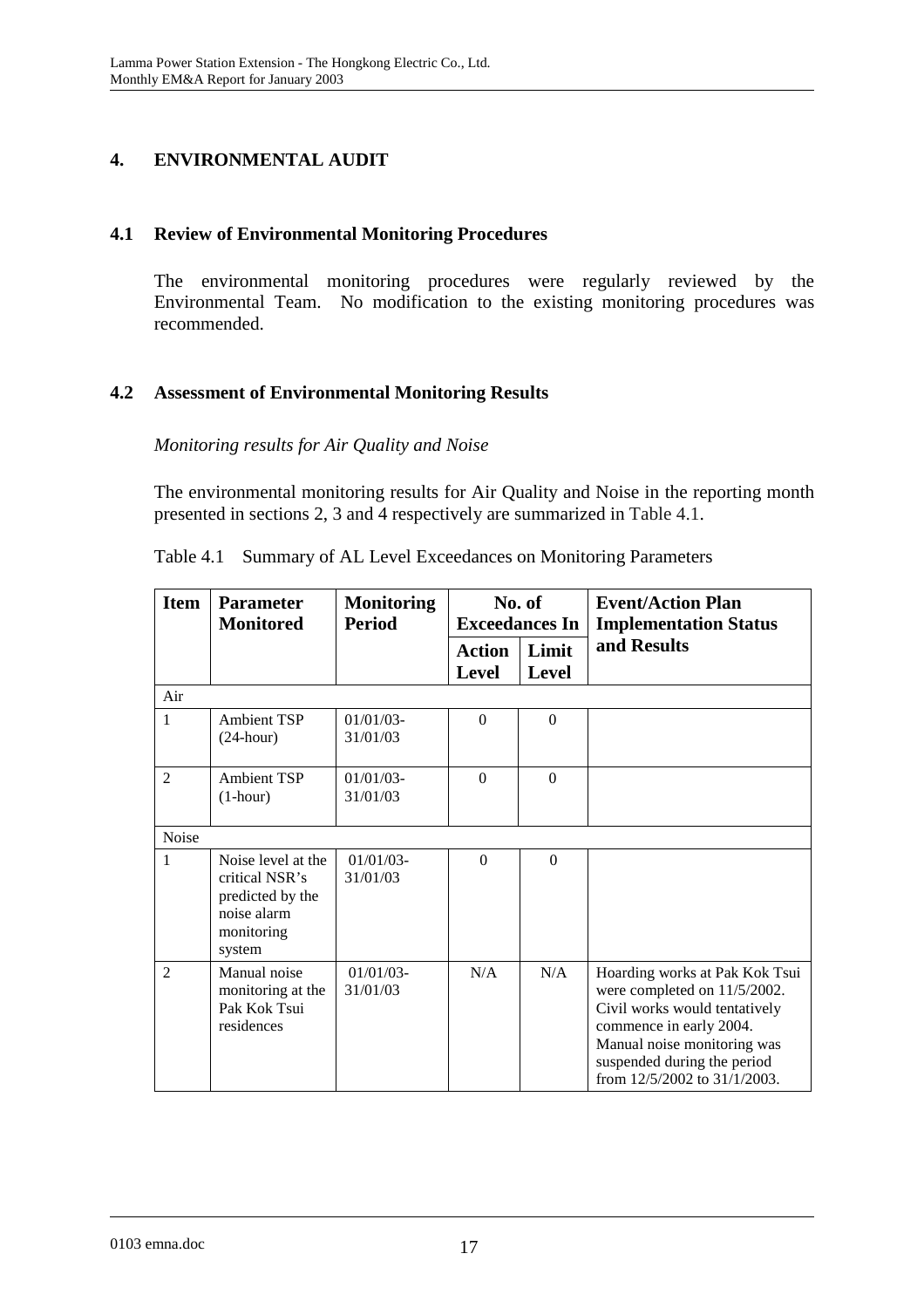#### *Waste Management Records*

The estimated amounts of different types of waste generated in January 2003 are shown in Table  $4.2<sub>1</sub>$ 

Table 4.2 Estimated Amounts of Waste Generated in January 2003

| <b>Waste Type</b>          | <b>Examples</b>                      | <b>Estimated Amount</b> |
|----------------------------|--------------------------------------|-------------------------|
| <b>Excavated Materials</b> | Rock and soil                        | $1600 \text{ m}^3$      |
| <b>General Refuse</b>      | Domestic wastes collected<br>on site | $461 \text{ kg}$        |

#### **4.3 Site Environmental Audit**

Site audits were carried out by ET on a weekly basis to monitor environmental issues at the construction sites to ensure that all mitigation measures were implemented timely and properly. The site conditions were generally satisfactory. All required mitigation measures were implemented. The weekly site inspection results are attached in Appendix H.

As the commencement of construction works of Transmission System had been deferred to early 2004, the weekly inspection for the site was suspended in the reporting month.

#### **4.4 Status of Environmental Licensing and Permitting**

All permits/licenses obtained for the project are summarised in Table 4.3.

Table 4.3 Summary of Environmental Licensing and Permit Status

| <b>Description</b> | Permit No.    | <b>Valid Period</b> |          | <b>Highlights</b>    | <b>Status</b> |
|--------------------|---------------|---------------------|----------|----------------------|---------------|
|                    |               | <b>From</b>         | To       |                      |               |
| Varied             | EP-071/2000/B | 13/07/01            |          | The whole            | Valid         |
| Environmental      |               |                     |          | construction work    |               |
| Permit             |               |                     |          | site.                |               |
| Construction       | GW-UW0191-02  | 22/07/02            | 14/01/03 | Operation of         | Superseded    |
| Noise Permit       |               |                     |          | specified PME's      |               |
|                    |               |                     |          | allowed during the   |               |
|                    |               |                     |          | restricted hours     |               |
|                    |               |                     |          | $(07:00-23:00)$ on   |               |
|                    |               |                     |          | holidays and 19:00-  |               |
|                    |               |                     |          | $23:00$ on all other |               |
|                    |               |                     |          | days)                |               |

0103 emna.doc 18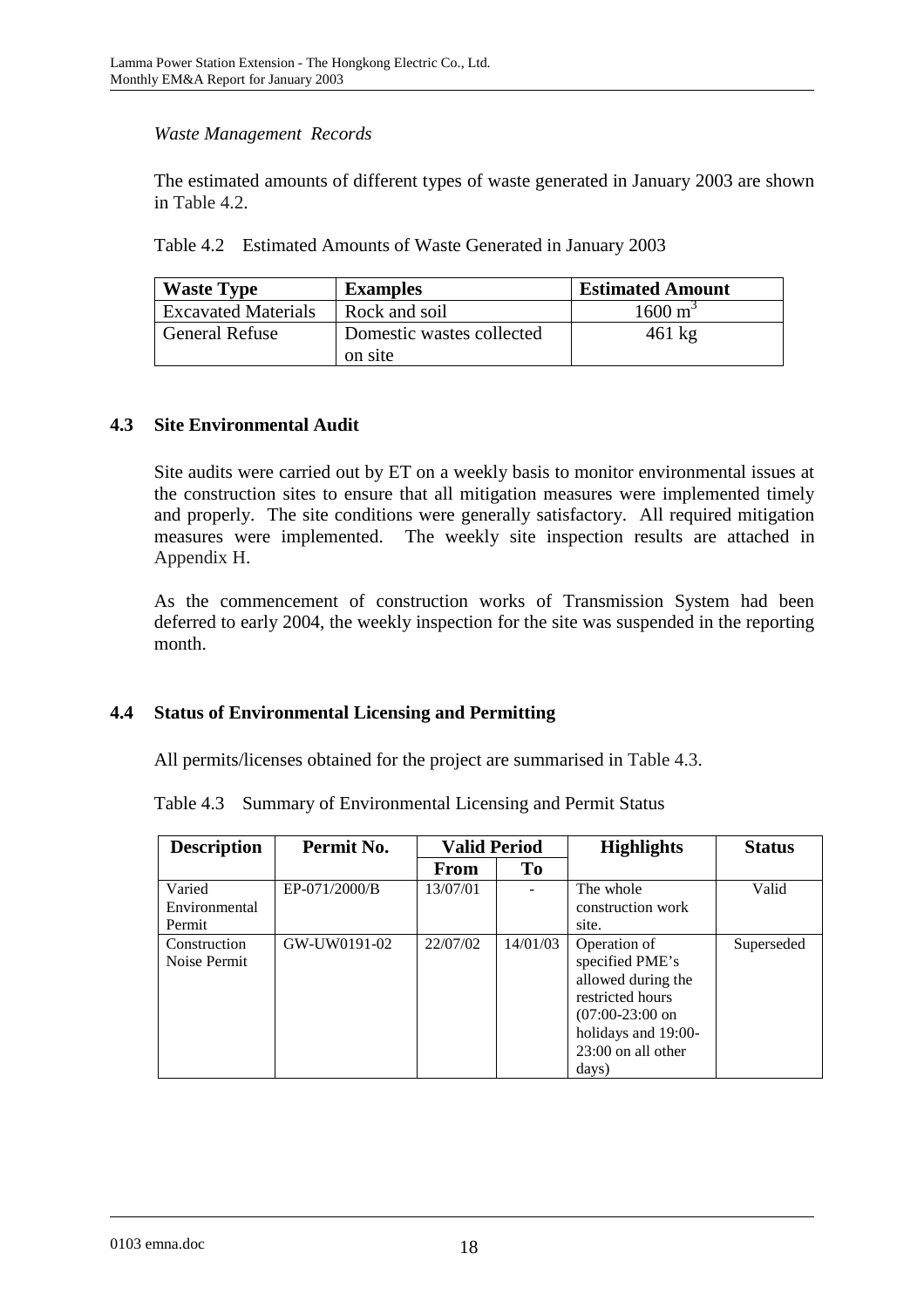| <b>Description</b>                                   | Permit No.               | <b>Valid Period</b> |          | <b>Highlights</b>                                                                                                                                                                    | <b>Status</b>         |
|------------------------------------------------------|--------------------------|---------------------|----------|--------------------------------------------------------------------------------------------------------------------------------------------------------------------------------------|-----------------------|
|                                                      |                          | <b>From</b>         | To       |                                                                                                                                                                                      |                       |
| Construction<br>Noise Permit                         | GW-UW0262-02             | 10/09/02            | 09/03/03 | 8 groups (A-H) of<br>PME's are assigned.<br>Only one group can<br>be used. Group G<br>and H shall not be<br>operated between<br>23:00 and 07:00 on<br>next day.                      | Valid                 |
| Construction<br>Noise Permit                         | PP-UW0030-02             | 15/11/02            | 14/05/03 | Percussive piling for<br>Unit L9 piling<br>foundation                                                                                                                                | Valid                 |
| Construction<br>Noise Permit                         | GW-UW0374-02             | 01/12/02            | 31/05/03 | Operation of<br>specified PME's<br>allowed during the<br>restricted hour<br>$(23:00-07:00)$ on next<br>day). 2 groups of<br>PME's are assigned<br>and only one group<br>can be used. | Valid                 |
| Construction<br>Noise Permit                         | GW-UW0409-02             | 15/01/03            | 14/07/03 | Operation of PME's<br>allowed during the<br>restricted hours<br>$(07:00-23:00)$ on<br>holidays and 19:00-<br>23:00 on all other<br>days)                                             | Issued on<br>06/01/03 |
| Registration of<br>Chemical<br><b>Waste Producer</b> | WPN5213-912-<br>G1050-01 | 01/06/02            |          | Unit L9 piling<br>foundation work.                                                                                                                                                   | Valid                 |
| Dumping<br>Permit                                    | EP/MD/03-107             | 12/12/02            | 15/05/03 | Dumping at South<br>Cheung Chau<br>Disposal Area; Unit<br>L9 piling foundation<br>work.                                                                                              | Valid                 |
| <b>Waste Water</b><br>Discharge<br>Licence           | EP742/912/006414I        | 10/6/02             | 30/6/07  | Socketted H-piling<br>works                                                                                                                                                          | Valid                 |
| <b>Waste Water</b><br>Discharge<br>Licence           | EP742/912/006634I        | 16/7/02             | 31/7/07  | Bored piling works                                                                                                                                                                   | Valid                 |

## **4.5 Implementation Status of Environmental Mitigation Measures**

Mitigation measures detailed in the permits and the EM&A Manual (Construction Phase) are required to be implemented. An updated summary of the Environmental Mitigation Implementation Schedule (EMIS) is presented in Appendix I.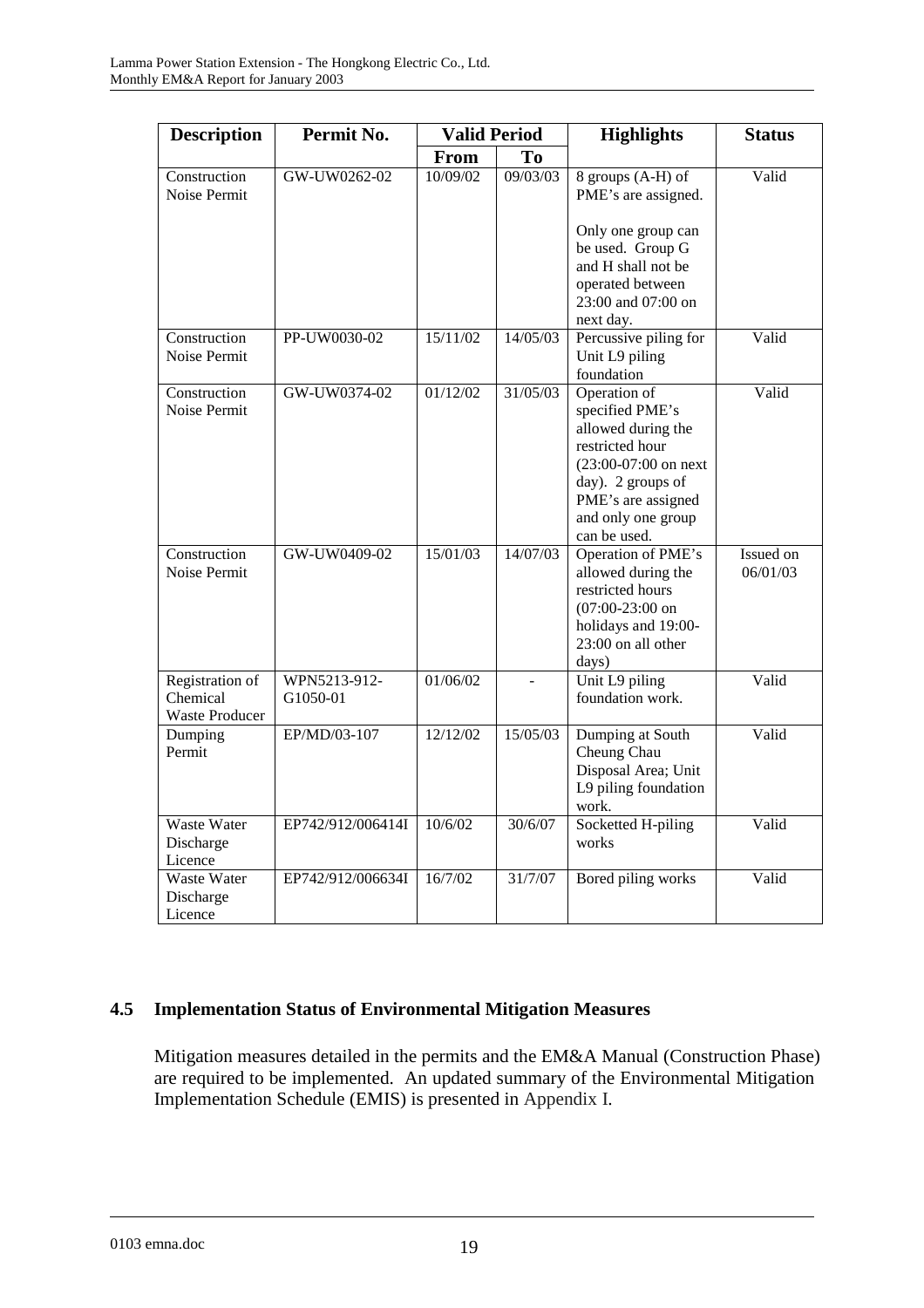#### **4.6 Implementation Status of Event/Action Plans**

The Event/Action Plans for air quality and noise extracted from the EM&A Manual (Construction Phase) are presented in Appendix G.

#### **4.7 Implementation Status of Environmental Complaint Handling Procedures**

In January 2003, no complaint against the construction activities was received.

Table 4.4 Environmental Complaints / Enquiries Received in January 2003

| Case Reference /<br>Date, Time Received /<br>Date, Time Concerned | Descriptions / Actions Taken | Conclusion /<br><b>Status</b> |
|-------------------------------------------------------------------|------------------------------|-------------------------------|
| Nil                                                               | N/A                          | N/A                           |

#### Table 4.5 Outstanding Environmental Complaints / Enquiries Received Before

| Case Reference /<br>Date, Time Received /<br>Date, Time Concerned | Descriptions / Actions Taken | Conclusion /<br><b>Status</b> |
|-------------------------------------------------------------------|------------------------------|-------------------------------|
| Nil                                                               | N/A                          | N/A                           |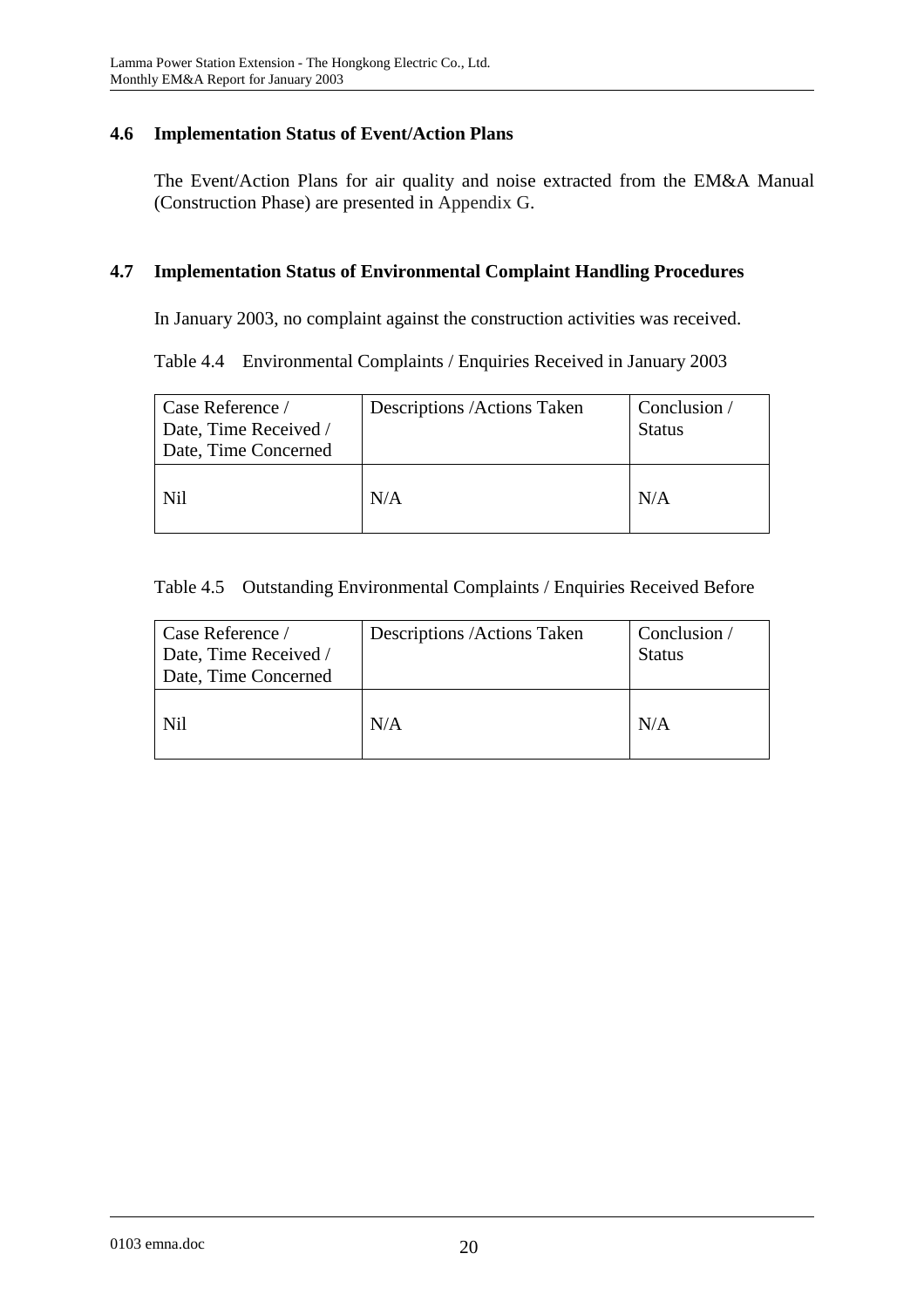## **5. FUTURE KEY ISSUES**

### **5.1 Status of Natural Gas supply**

Based on current project schedule, HEC anticipates there is no delay in the supply of natural gas.

## **5.2 Key Issues for the Coming Month**

Key issues to be considered in the coming month include:

#### Site Formation

#### *Noise Impact*

- To continue monitoring the noise level during construction and to ensure compliance with the CNP's already obtained.
- To continue the preventive measures for noise exceedance and keep monitoring/ reviewing the performance.

#### *Water Impact*

• To provide de-silting utilities for wastewater before discharge.

#### *Air Impact*

• To monitor and review the sufficiency of the dust suppression measures provided and increase the resources accordingly if necessary.

#### Transmission System

#### *Terrestrial Ecology Impact*

- To closely monitor the construction activities, if any, in order to avoid disturbance to the rare plants;
- To provide temporary fire fighting equipment for prevention of fire within the work sites.

#### Unit L9 Piling Foundation

#### *Noise Impact*

- To continue monitoring the noise level during construction and to ensure compliance with the CNPs already obtained.
- To continue the preventive measures for noise exceedance and keep monitoring/ reviewing the performance.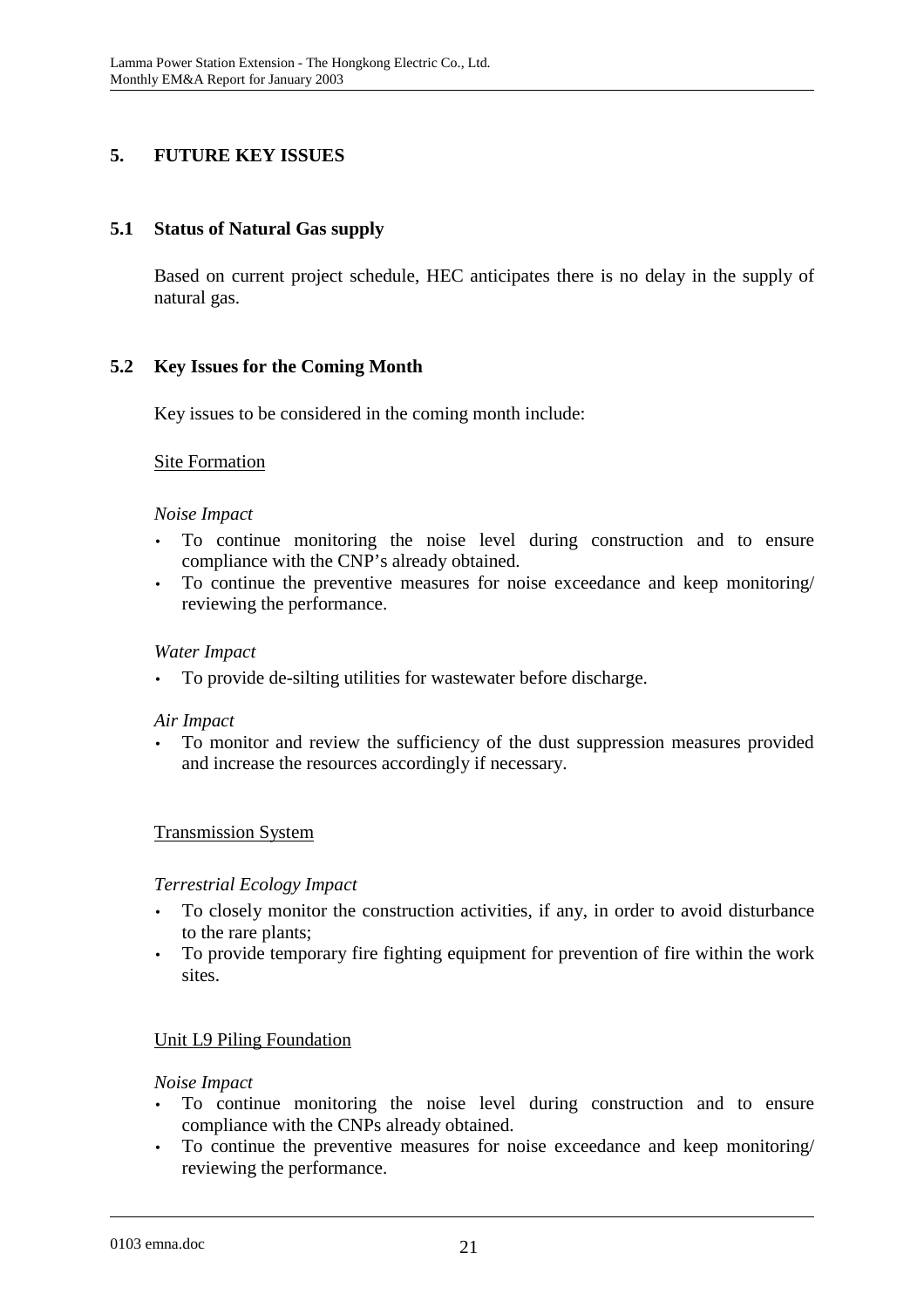#### *Air Impact*

- To spray water on the ground and road surface to prevent dust emission.
- To continue monitoring and reviewing the emission of smoke from construction machines.

Water Impact

To recycle wastewater during bored pipe testing work.

*Waste Management* 

• To implement the Waste Management Plan.

#### **5.3 Monitoring Schedules for the Next 3 Months**

The hoarding works for the construction of transmission system at Pak Kok Tsui were completed on 11/5/2002. The civil works would tentatively commence in early 2004. As there was no construction work during the period from 12/5/2002 to end January 2003, the manual noise monitoring at Pak Kok Tsui was suspended in January 2003.

With the completion of post-project monitoring, no further marine water quality monitoring for the reclamation works is required.

The tentative environmental monitoring schedules for the next 3 months are shown in Appendix C.

#### **5.4 Construction Program for the Next 3 Months**

The tentative construction program for the next 3 months is shown in Appendix J.